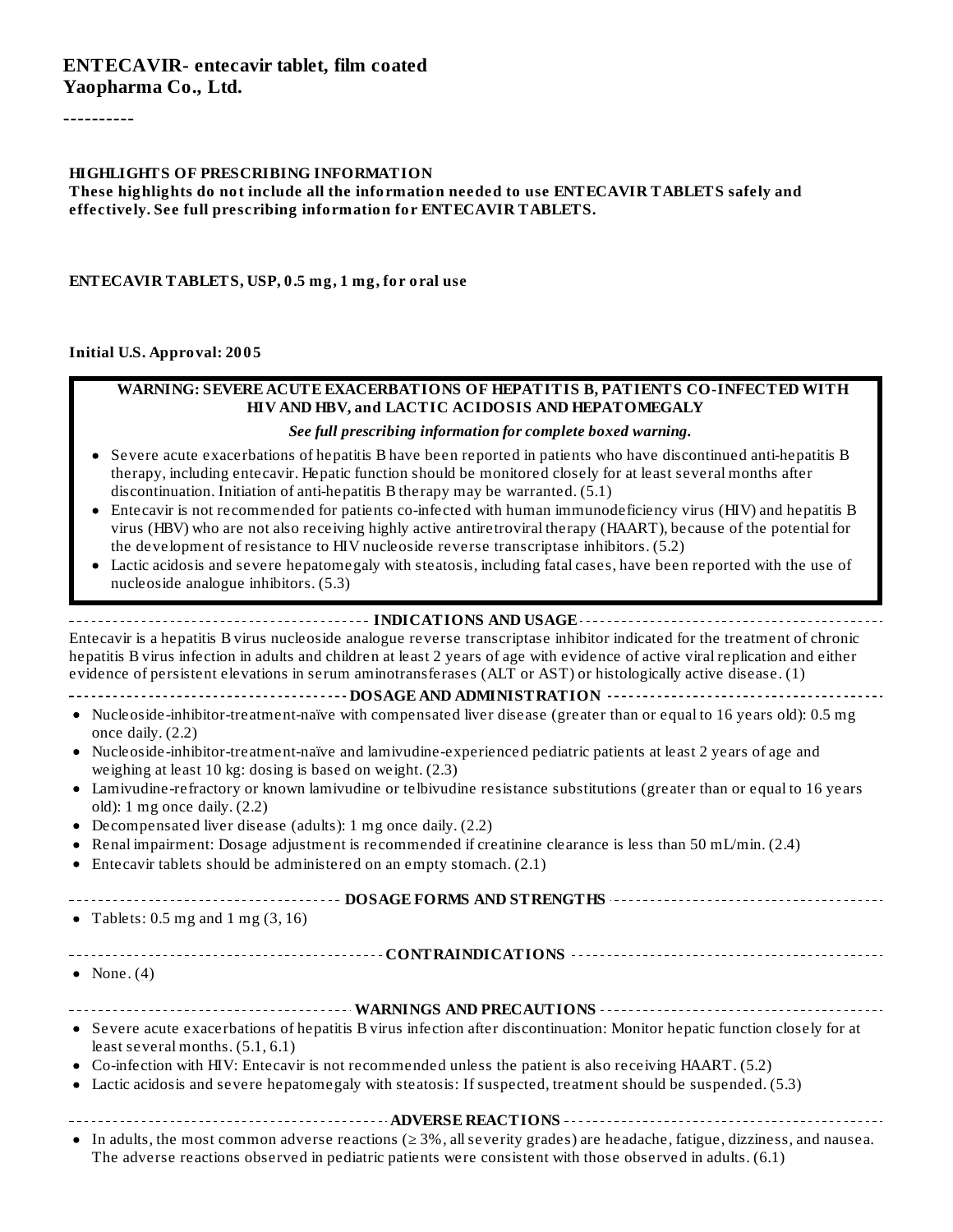**To report SUSPECTED ADVERSE REACTIONS, contact Yaopharma at 1-609-285-5783 or FDA at 1-800-FDA-1088 or** *www.fda.gov/medwatch*

**USE IN SPECIFIC POPULATIONS**

Liver transplant recipients: Limited data on safety and efficacy are available. (8.8)

#### **See 17 for PATIENT COUNSELING INFORMATION and FDA-approved patient labeling.**

**Revised: 8/2019**

### **FULL PRESCRIBING INFORMATION: CONTENTS\* WARNING: SEVERE ACUTE EXACERBATIONS OF HEPATITIS B, PATIENTS CO-INFECTED WITH HIV AND HBV, and LACTIC ACIDOSIS AND HEPATOMEGALY**

#### **1 INDICATIONS AND USAGE**

#### **2 DOSAGE AND ADMINISTRATION**

- 2.1 Timing of Administration
- 2.2 Recommended Dosage in Adults
- 2.3 Recommended Dosage in Pediatric Patients
- 2.4 Renal Impairment
- 2.5 Hepatic Impairment
- 2.6 Duration of Therapy

#### **3 DOSAGE FORMS AND STRENGTHS**

**4 CONTRAINDICATIONS**

#### **5 WARNINGS AND PRECAUTIONS**

- 5.1 Severe Acute Exacerbations of Hepatitis B
- 5.2 Patients Co-infected with HIV and HBV
- 5.3 Lactic Acidosis and Severe Hepatomegaly with Steatosis

### **6 ADVERSE REACTIONS**

- 6.1 Clinical Trial Experience
- 6.2 Postmarketing Experience

### **7 DRUG INTERACTIONS**

### **8 USE IN SPECIFIC POPULATIONS**

- 8.1 Pregnancy
- 8.2 Lactation
- 8.4 Pediatric Use
- 8.5 Geriatric Use
- 8.6 Racial/Ethnic Groups
- 8.7 Renal Impairment
- 8.8 Liver Transplant Recipients

#### **10 OVERDOSAGE**

**11 DESCRIPTION**

### **12 CLINICAL PHARMACOLOGY**

- 12.1 Mechanism of Action
- 12.3 Pharmacokinetics
- 12.4 Microbiology

### **13 NONCLINICAL TOXICOLOGY**

13.1 Carcinogenesis, Mutagenesis, Impairment of Fertility

# **14 CLINICAL STUDIES**

- 14.1 Outcomes in Adults
- 14.2 Outcomes in Pediatric Subjects

### **16 HOW SUPPLIED/STORAGE AND HANDLING**

Sections or subsections omitted from the full prescribing information are not listed.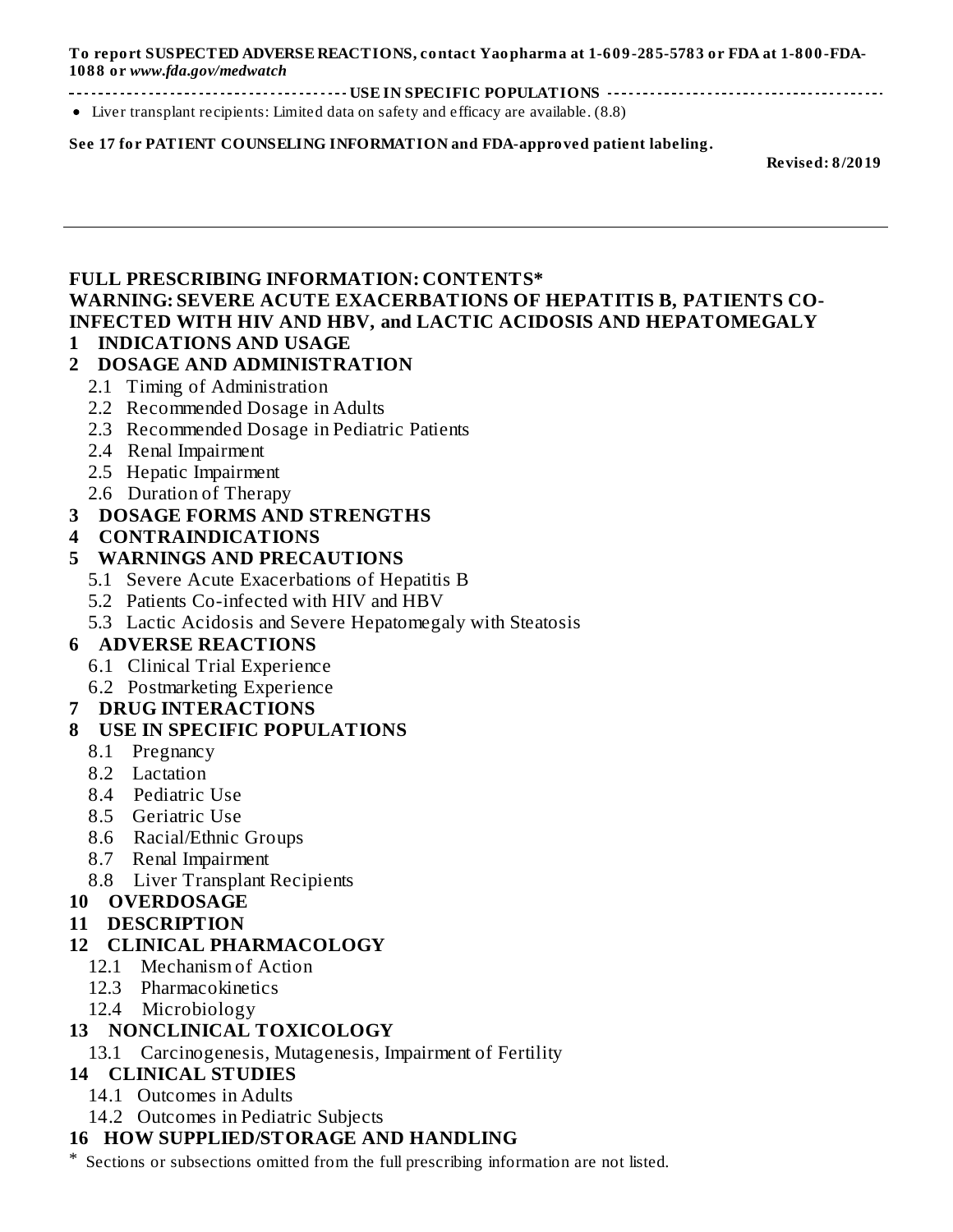### **FULL PRESCRIBING INFORMATION**

## **WARNING: SEVERE ACUTE EXACERBATIONS OF HEPATITIS B, PATIENTS CO-INFECTED WITH HIV AND HBV, and LACTIC ACIDOSIS AND HEPATOMEGALY**

**Severe acute exacerbations of hepatitis B have been reported in patients who have dis continued anti-hepatitis B therapy, including entecavir. Hepatic function should be monitored clos ely with both clinical and laboratory follow-up for at least s everal months in patients who dis continue anti-hepatitis B therapy. If appropriate, initiation of anti-hepatitis B therapy may be warranted** *[see Warnings and Precautions (5.1)]* **.**

**Limited clinical experience suggests there is a potential for the development of resistance to HIV (human immunodeficiency virus) nucleoside revers e trans criptas e inhibitors if entecavir is us ed to treat chronic hepatitis B virus (HBV) infection in patients with HIV infection that is not being treated. Therapy with entecavir is not recommended for HIV/HBV co-infected patients who are not also receiving highly active antiretroviral therapy (HAART)** *[see Warnings and Precautions (5.2)]* **.**

**Lactic acidosis and s evere hepatomegaly with steatosis, including fatal cas es, have been reported with the us e of nucleoside analogue inhibitors alone or in combination with antiretrovirals** *[see Warnings and Precautions (5.3)]* **.**

#### **1 INDICATIONS AND USAGE**

Entecavir is indicated for the treatment of chronic hepatitis B virus infection in adults and pediatric patients 2 years of age and older with evidence of active viral replication and either evidence of persistent elevations in serum aminotransferases (ALT or AST) or histologically active disease

### **2 DOSAGE AND ADMINISTRATION**

### **2.1 Timing of Administration**

Entecavir should be administered on an empty stomach (at least 2 hours after a meal and 2 hours before the next meal).

### **2.2 Recommended Dosage in Adults**

#### Compensated Liver Disease

The recommended dose of entecavir for chronic hepatitis B virus infection in nucleoside-inhibitortreatment-naïve adults and adolescents 16 years of age and older is 0.5 mg once daily.

The recommended dose of entecavir in adults and adolescents (at least 16 years of age) with a history of hepatitis B viremia while receiving lamivudine or known lamivudine or telbivudine resistance substitutions rtM204I/V with or without rtL180M, rtL80I/V, or rtV173L is 1 mg once daily.

#### Decompensated Liver Disease

The recommended dose of entecavir for chronic hepatitis B virus infection in adults with decompensated liver disease is 1 mg once daily.

### **2.3 Recommended Dosage in Pediatric Patients**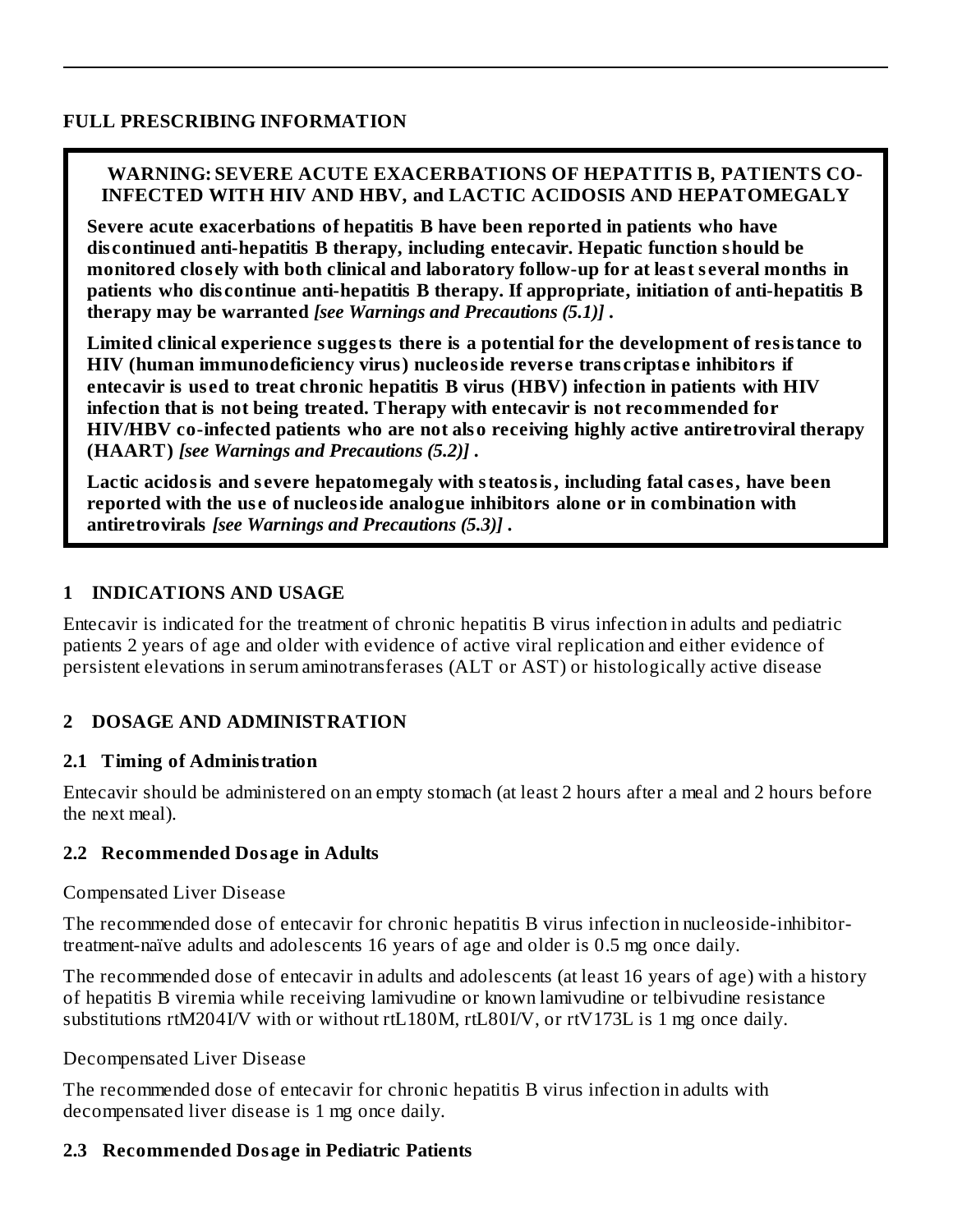Table 1 describes the recommended dose of entecavir for pediatric patients 2 years of age or older and weighing at least 10 kg. The oral solution should be used for patients with body weight up to 30 kg.

|                         | <b>Recommended Once-Daily Dose of Oral Solution (mL)</b> |                                                 |  |  |
|-------------------------|----------------------------------------------------------|-------------------------------------------------|--|--|
| <b>Body Weight (kg)</b> | <b>Treatment-Naïve</b><br>Patients <sup>a</sup>          | Lamivudine-Experienced<br>Patients <sup>b</sup> |  |  |
| 10 to 11                | 3                                                        | 6                                               |  |  |
| greater than 11 to 14   | 4                                                        | 8                                               |  |  |
| greater than 14 to 17   |                                                          | 10                                              |  |  |
| greater than 17 to 20   | 6                                                        | 12                                              |  |  |
| greater than 20 to 23   |                                                          | 14                                              |  |  |
| greater than 23 to 26   | 8                                                        | 16                                              |  |  |
| greater than 26 to 30   | 9                                                        | 18                                              |  |  |
| greater than 30         | 10                                                       | 20                                              |  |  |

<sup>a</sup> Children with body weight greater than 30 kg should receive 10 mL (0.5 mg) of oral solution or one 0.5 mg tablet once daily.

 $^{\rm b}$  Children with body weight greater than 30 kg should receive 20 mL (1 mg) of oral solution or one 1 mg tablet once daily.

### **2.4 Renal Impairment**

In adult subjects with renal impairment, the apparent oral clearance of entecavir decreased as creatinine clearance decreased *[see Clinical Pharmacology (12.3)]* . Dosage adjustment is recommended for patients with creatinine clearance less than 50 mL/min, including patients on hemodialysis or continuous ambulatory peritoneal dialysis (CAPD), as shown in Table 2. The once-daily dosing regimens are preferred.

| <b>Creatinine Clearance</b><br>(mL/min) | Usual Dose (0.5 mg)                                                              | <b>Lamivudine-Refractory or</b><br><b>Decompensated Liver Disease (1)</b><br>mg) |
|-----------------------------------------|----------------------------------------------------------------------------------|----------------------------------------------------------------------------------|
| 50 or greater                           | 0.5 mg once daily                                                                | 1 mg once daily                                                                  |
| 30 to less than 50                      | 0.25 mg once daily $a$                                                           | 0.5 mg once daily                                                                |
|                                         | <b>OR</b>                                                                        | <b>OR</b>                                                                        |
|                                         | 0.5 mg every 48 hours                                                            | 1 mg every 48 hours                                                              |
| 10 to less than 30                      | 0.15 mg once daily $a$                                                           | 0.3 mg once daily $a$                                                            |
|                                         | <b>OR</b>                                                                        | <b>OR</b>                                                                        |
|                                         | 0.5 mg every 72 hours                                                            | 1 mg every 72 hours                                                              |
| Less than 10                            | 0.05 mg once daily $a$                                                           | 0.1 mg once daily $a$                                                            |
| Hemodialysis b or CAPD                  | <b>OR</b>                                                                        | <b>OR</b>                                                                        |
|                                         | 0.5 mg every 7 days                                                              | 1 mg every 7 days                                                                |
|                                         | <sup>a</sup> For doses less than 0.5 mg, entecavir Oral Solution is recommended. |                                                                                  |

**Table 2: Recommended Dosage of Entecavir in Adult Patients with Renal Impairment**

 $<sup>b</sup>$  If administered on a hemodialysis day, administer entecavir after the hemodialysis session.</sup>

Although there are insufficient data to recommend a specific dose adjustment of entecavir in pediatric patients with renal impairment, a reduction in the dose or an increase in the dosing interval similar to adjustments for adults should be considered.

# **2.5 Hepatic Impairment**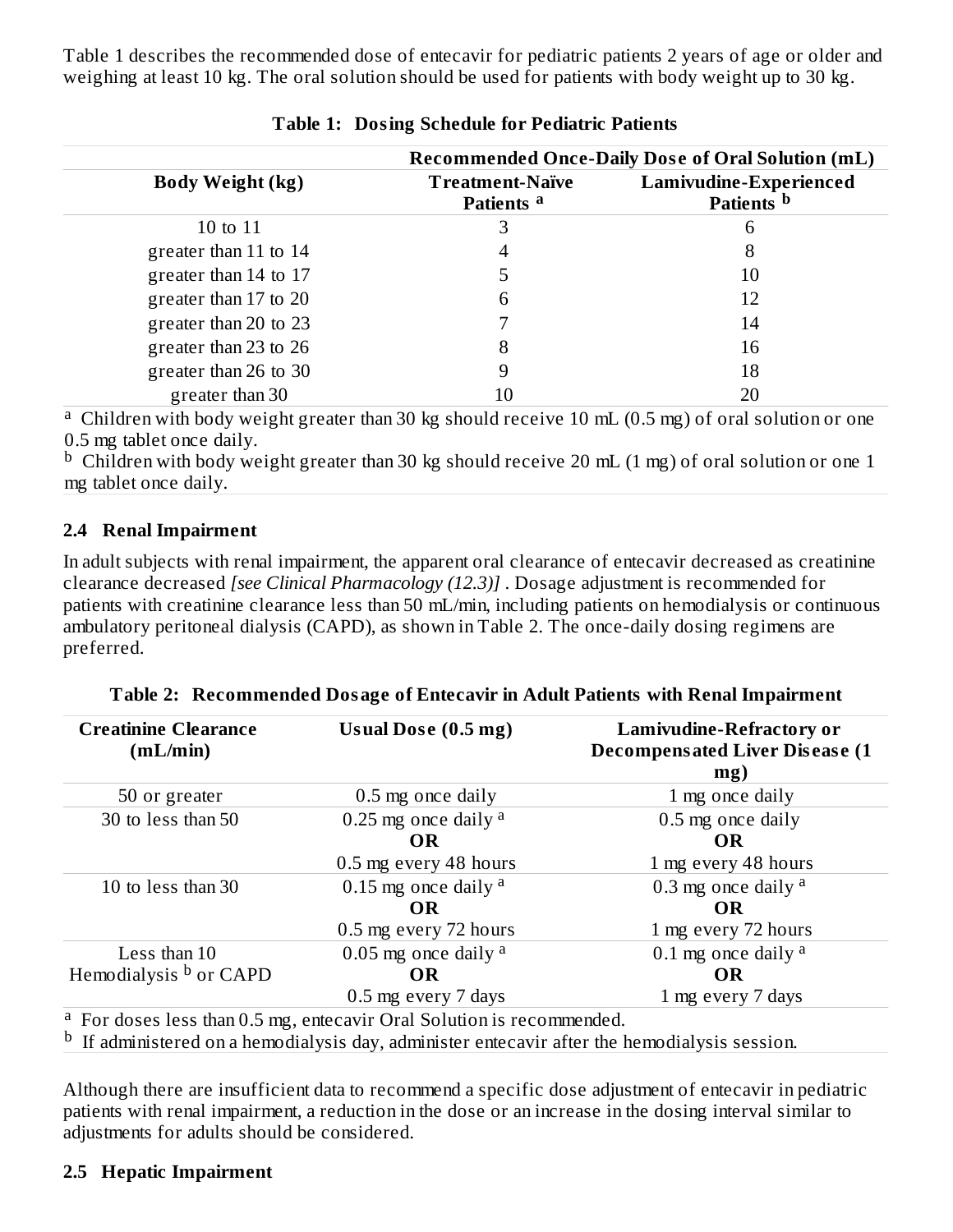No dosage adjustment is necessary for patients with hepatic impairment.

# **2.6 Duration of Therapy**

The optimal duration of treatment with entecavir for patients with chronic hepatitis B virus infection and the relationship between treatment and long-term outcomes such as cirrhosis and hepatocellular carcinoma are unknown.

## **3 DOSAGE FORMS AND STRENGTHS**

- Entecavir Tablets, USP, 0.5 mg, are supplied as a white to off-white, round film coated tablets, debossed with "Y13" on one side.
- Entecavir Tablets, USP, 1 mg, are supplied as a white to off-white, round film coated tablets, debossed with "Y14" on one side.

# **4 CONTRAINDICATIONS**

None.

# **5 WARNINGS AND PRECAUTIONS**

## **5.1 Severe Acute Exacerbations of Hepatitis B**

Severe acute exacerbations of hepatitis B have been reported in patients who have discontinued antihepatitis B therapy, including entecavir *[see Adverse Reactions (6.1)]* . Hepatic function should be monitored closely with both clinical and laboratory follow-up for at least several months in patients who discontinue anti-hepatitis B therapy. If appropriate, initiation of anti-hepatitis B therapy may be warranted.

# **5.2 Patients Co-infected with HIV and HBV**

Entecavir has not been evaluated in HIV/HBV co-infected patients who were not simultaneously receiving effective HIV treatment. Limited clinical experience suggests there is a potential for the development of resistance to HIV nucleoside reverse transcriptase inhibitors if entecavir is used to treat chronic hepatitis B virus infection in patients with HIV infection that is not being treated *[see Microbiology (12.4)]* . Therefore, therapy with entecavir is not recommended for HIV/HBV co-infected patients who are not also receiving HAART. Before initiating entecavir therapy, HIV antibody testing should be offered to all patients. Entecavir has not been studied as a treatment for HIV infection and is not recommended for this use.

### **5.3 Lactic Acidosis and Severe Hepatomegaly with Steatosis**

Lactic acidosis and severe hepatomegaly with steatosis, including fatal cases, have been reported with the use of nucleoside analogue inhibitors, including entecavir, alone or in combination with antiretrovirals. A majority of these cases have been in women. Obesity and prolonged nucleoside inhibitor exposure may be risk factors. Particular caution should be exercised when administering nucleoside analogue inhibitors to any patient with known risk factors for liver disease; however, cases have also been reported in patients with no known risk factors.

Lactic acidosis with entecavir use has been reported, often in association with hepatic decompensation, other serious medical conditions, or drug exposures. Patients with decompensated liver disease may be at higher risk for lactic acidosis. Treatment with entecavir should be suspended in any patient who develops clinical or laboratory findings suggestive of lactic acidosis or pronounced hepatotoxicity (which may include hepatomegaly and steatosis even in the absence of marked transaminase elevations).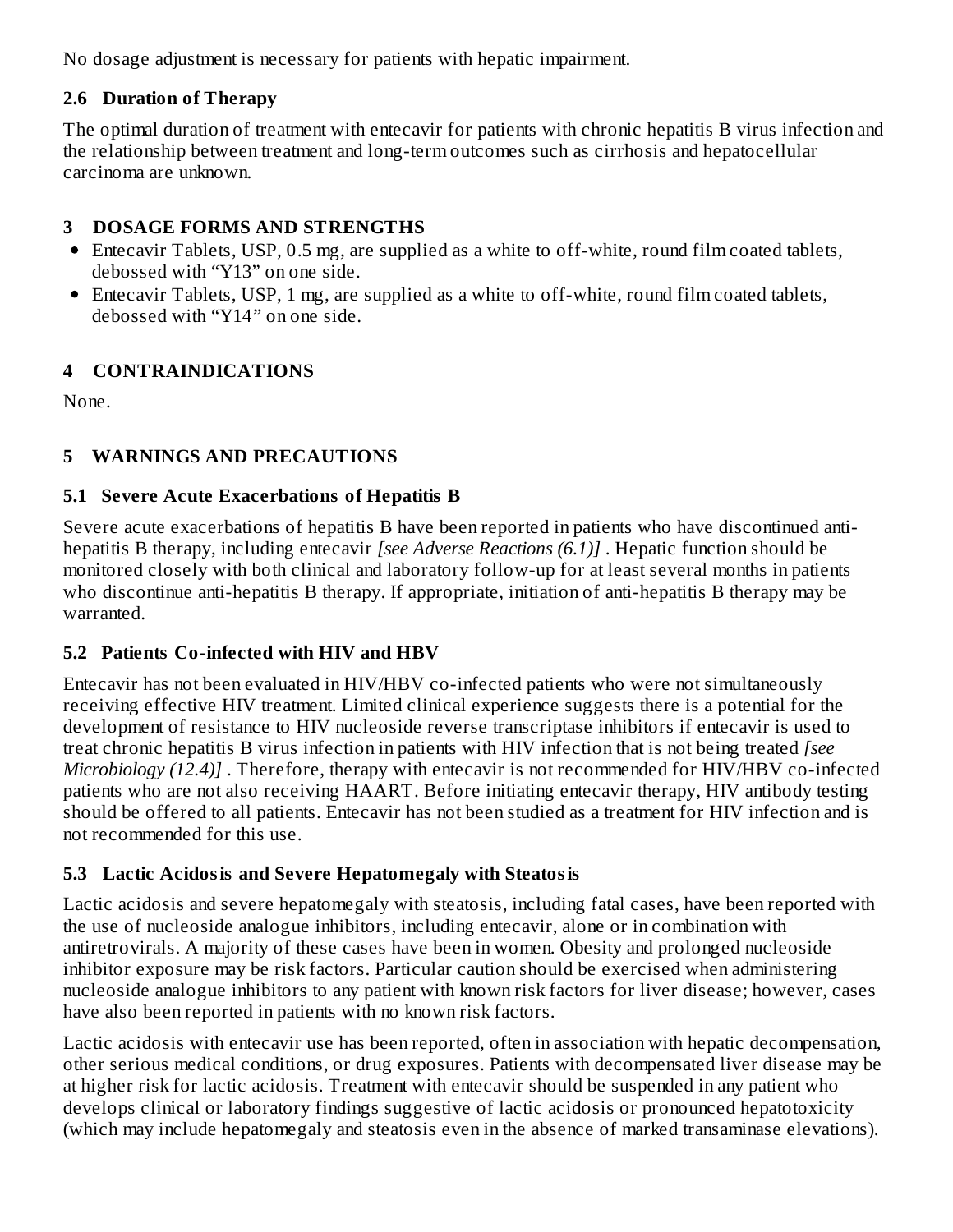## **6 ADVERSE REACTIONS**

The following adverse reactions are discussed in other sections of the labeling:

- Exacerbations of hepatitis after discontinuation of treatment *[see Boxed Warning, Warnings and Precautions (5.1)]* .
- Lactic acidosis and severe hepatomegaly with steatosis *[see Boxed Warning, Warnings and Precautions (5.3)]* .

### **6.1 Clinical Trial Experience**

Because clinical trials are conducted under widely varying conditions, adverse reaction rates observed in the clinical trials of a drug cannot be directly compared to rates in the clinical trials of another drug and may not reflect the rates observed in practice.

#### Clinical Trial Experience in Adults

#### Compensated Liver Disease

Assessment of adverse reactions is based on four studies (AI463014, AI463022, AI463026, and AI463027) in which 1720 subjects with chronic hepatitis B virus infection and compensated liver disease received double-blind treatment with entecavir 0.5 mg/day ( $n = 679$ ), entecavir 1 mg/day ( $n =$ 183), or lamivudine (n=858) for up to 2 years. Median duration of therapy was 69 weeks for entecavirtreated subjects and 63 weeks for lamivudine-treated subjects in Studies AI463022 and AI463027 and 73 weeks for entecavir-treated subjects and 51 weeks for lamivudine-treated subjects in Studies AI463026 and AI463014. The safety profiles of entecavir and lamivudine were comparable in these studies.

The most common adverse reactions of any severity ( $\geq$  3%) with at least a possible relation to study drug for entecavir-treated subjects were headache, fatigue, dizziness, and nausea. The most common adverse reactions among lamivudine-treated subjects were headache, fatigue, and dizziness. One percent of entecavir-treated subjects in these four studies compared with 4% of lamivudine-treated subjects discontinued for adverse events or abnormal laboratory test results.

Clinical adverse reactions of moderate-severe intensity and considered at least possibly related to treatment occurring during therapy in four clinical studies in which entecavir was compared with lamivudine are presented in Table 3.

|                                                |                                             | Nucleoside-Inhibitor-Naïve b        |                                                  | Lamivudine-Refractory <sup>c</sup>  |
|------------------------------------------------|---------------------------------------------|-------------------------------------|--------------------------------------------------|-------------------------------------|
| <b>Body System/</b><br><b>Adverse Reaction</b> | Entecavir<br>0.5 <sub>mg</sub><br>$n = 679$ | Lamivudine<br>$100$ mg<br>$n = 668$ | <b>Entecavir</b><br>1 <sub>mg</sub><br>$n = 183$ | Lamivudine<br>$100$ mg<br>$n = 190$ |
| Any Grade 2–4 adverse reaction <sup>a</sup>    | 15%                                         | 18%                                 | 22%                                              | 23%                                 |
| <b>Gas trointes tinal</b>                      |                                             |                                     |                                                  |                                     |
| Diarrhea                                       | $<1\%$                                      | $\theta$                            | 1%                                               | $\boldsymbol{0}$                    |
| Dyspepsia                                      | $<1\%$                                      | $<1\%$                              | 1%                                               | $\boldsymbol{0}$                    |
| Nausea                                         | $<1\%$                                      | $<1\%$                              | $<1\%$                                           | 2%                                  |
| Vomiting                                       | $<1\%$                                      | $<1\%$                              | $<1\%$                                           | $\boldsymbol{0}$                    |
| <b>General</b>                                 |                                             |                                     |                                                  |                                     |
| Fatigue                                        | 1%                                          | 1%                                  | 3%                                               | 3%                                  |
| <b>Nervous System</b>                          |                                             |                                     |                                                  |                                     |
| Headache                                       | 2%                                          | 2%                                  | 4%                                               | 1%                                  |
| <b>Dizziness</b>                               | $<1\%$                                      | $<1\%$                              | $\boldsymbol{0}$                                 | 1%                                  |
| Somnolence                                     | $<1\%$                                      | $<1\%$                              | 0                                                | $\boldsymbol{0}$                    |

#### **Table 3: Clinical Advers e Reactions of Moderate-Severe Intensity (Grades 2–4) Reported in a Four Entecavir Clinical Trials Through 2 Years**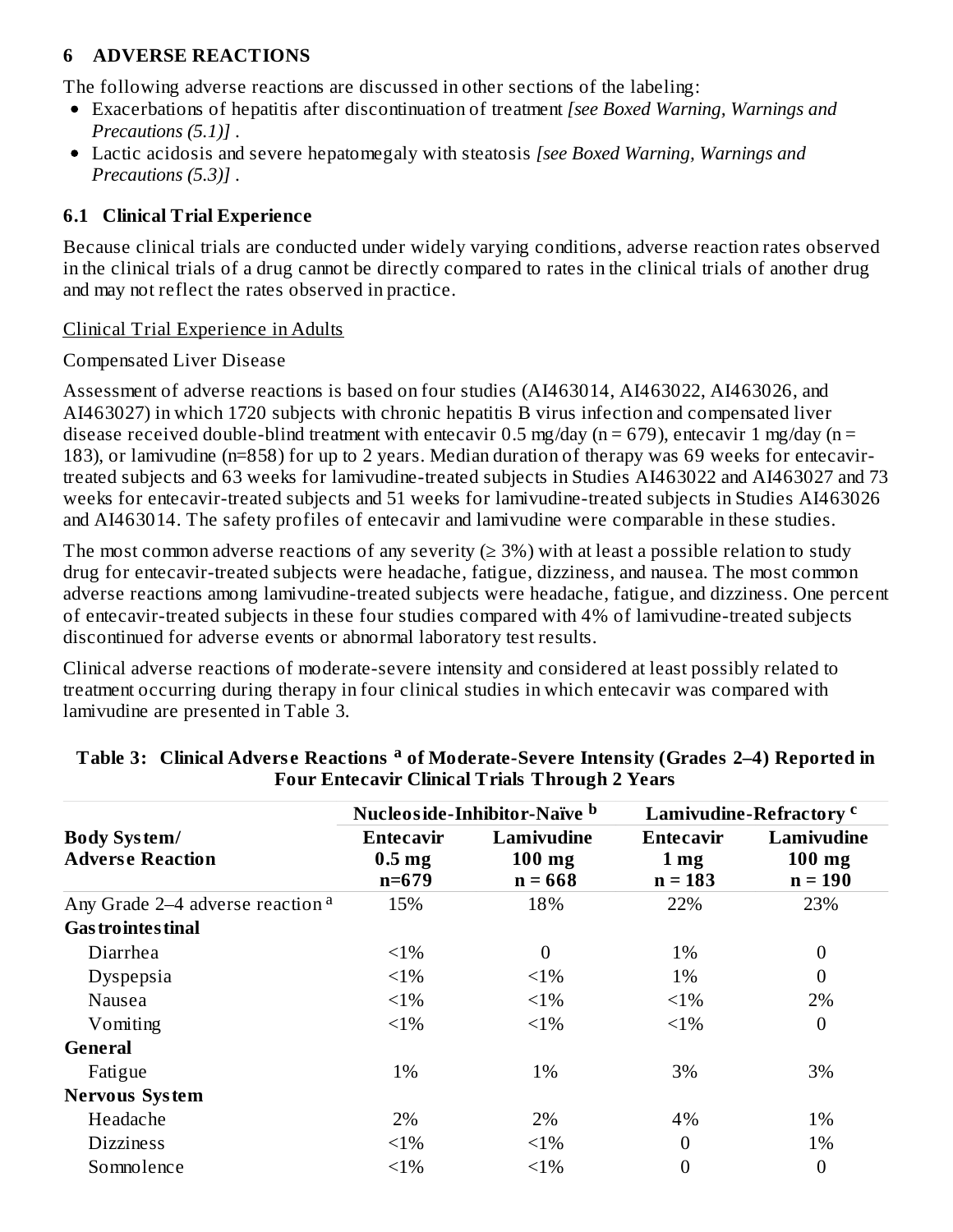| <b>Psychiatric</b>                                                                                         |         |          |          |
|------------------------------------------------------------------------------------------------------------|---------|----------|----------|
| Insomnia                                                                                                   | $< 1\%$ | ${<}1\%$ | ${<}1\%$ |
| <sup>a</sup> Includes events of possible, probable, certain, or unknown relationship to treatment regimen. |         |          |          |

 $<sup>b</sup>$  Studies AI463022 and AI463027.</sup>

<sup>c</sup> Includes Study AI463026 and the entecavir 1 mg and lamivudine treatment arms of Study AI463014, a Phase 2 multinational, randomized, double-blind study of three doses of entecavir (0.1, 0.5, and 1 mg) once daily versus continued lamivudine 100 mg once daily for up to 52 weeks in subjects who experienced recurrent viremia on lamivudine therapy.

# *Laboratory Abnormalities*

Frequencies of selected treatment-emergent laboratory abnormalities reported during therapy in four clinical trials of entecavir compared with lamivudine are listed in Table 4.

|                                                      |                                             | Nucleoside-Inhibitor-Naïve b        |                                           | Lamivudine-Refractory <sup>c</sup>  |
|------------------------------------------------------|---------------------------------------------|-------------------------------------|-------------------------------------------|-------------------------------------|
| <b>Test</b>                                          | Entecavir<br>0.5 <sub>mg</sub><br>$n = 679$ | Lamivudine<br>$100$ mg<br>$n = 668$ | Entecavir<br>1 <sub>mg</sub><br>$n = 183$ | Lamivudine<br>$100$ mg<br>$n = 190$ |
| Any Grade 3-4 laboratory<br>abnormality <sup>d</sup> | 35%                                         | 36%                                 | 37%                                       | 45%                                 |
| $ALT > 10 \times ULN$ and $>2 \times$ baseline       | 2%                                          | 4%                                  | 2%                                        | 11%                                 |
| $ALT > 5 \times ULN$                                 | 11%                                         | 16%                                 | 12%                                       | 24%                                 |
| Albumin $\leq$ 2.5 g/dL                              | $<1\%$                                      | $<1\%$                              | $\overline{0}$                            | 2%                                  |
| Total bilirubin $>2.5 \times ULN$                    | 2%                                          | 2%                                  | 3%                                        | 2%                                  |
| Lipase $\geq$ 2.1 × ULN                              | 7%                                          | 6%                                  | 7%                                        | 7%                                  |
| Creatinine $>3 \times$ ULN                           | $\overline{0}$                              | $\overline{0}$                      | $\overline{0}$                            | $\overline{0}$                      |
| Confirmed creatinine increase $\geq 0.5$<br>mg/dL    | 1%                                          | 1%                                  | 2%                                        | 1%                                  |
| Hyperglycemia, fasting >250 mg/dL                    | 2%                                          | 1%                                  | 3%                                        | 1%                                  |
| Glycosuria <sup>e</sup>                              | 4%                                          | 3%                                  | 4%                                        | 6%                                  |
| Hematuria <sup>f</sup>                               | 9%                                          | 10%                                 | 9%                                        | 6%                                  |
| Platelets $\leq 50,000$ /mm <sup>3</sup>             | $<1\%$                                      | $<1\%$                              | $<1\%$                                    | $<1\%$                              |

#### **Table 4: Selected Treatment-Emergent Laboratory Abnormalities Reported in Four Entecavir a Clinical Trials Through 2 Years**

On-treatment value worsened from baseline to Grade 3 or Grade 4 for all parameters except albumin (any on-treatment value <2.5 g/dL), confirmed creatinine increase  $\geq$ 0.5 mg/dL, and ALT >10  $\times$  ULN and  $>2 \times$  baseline. a

Studies AI463022 and AI463027. b

<sup>c</sup> Includes Study AI463026 and the entecavir 1 mg and lamivudine treatment arms of Study AI463014, a Phase 2 multinational, randomized, double-blind study of three doses of entecavir (0.1, 0.5, and 1 mg) once daily versus continued lamivudine 100 mg once daily for up to 52 weeks in subjects who experienced recurrent viremia on lamivudine therapy.

<sup>d</sup> Includes hematology, routine chemistries, renal and liver function tests, pancreatic enzymes, and urinalysis.

<sup>e</sup> Grade 3 = 3+, large, ≥500 mg/dL; Grade 4 = 4+, marked, severe.

f Grade  $3 = 3+$ , large; Grade  $4 = \ge 4+$ , marked, severe, many.

ULN=upper limit of normal.

Among entecavir-treated subjects in these studies, on-treatment ALT elevations greater than 10 times the upper limit of normal (ULN) and greater than 2 times baseline generally resolved with continued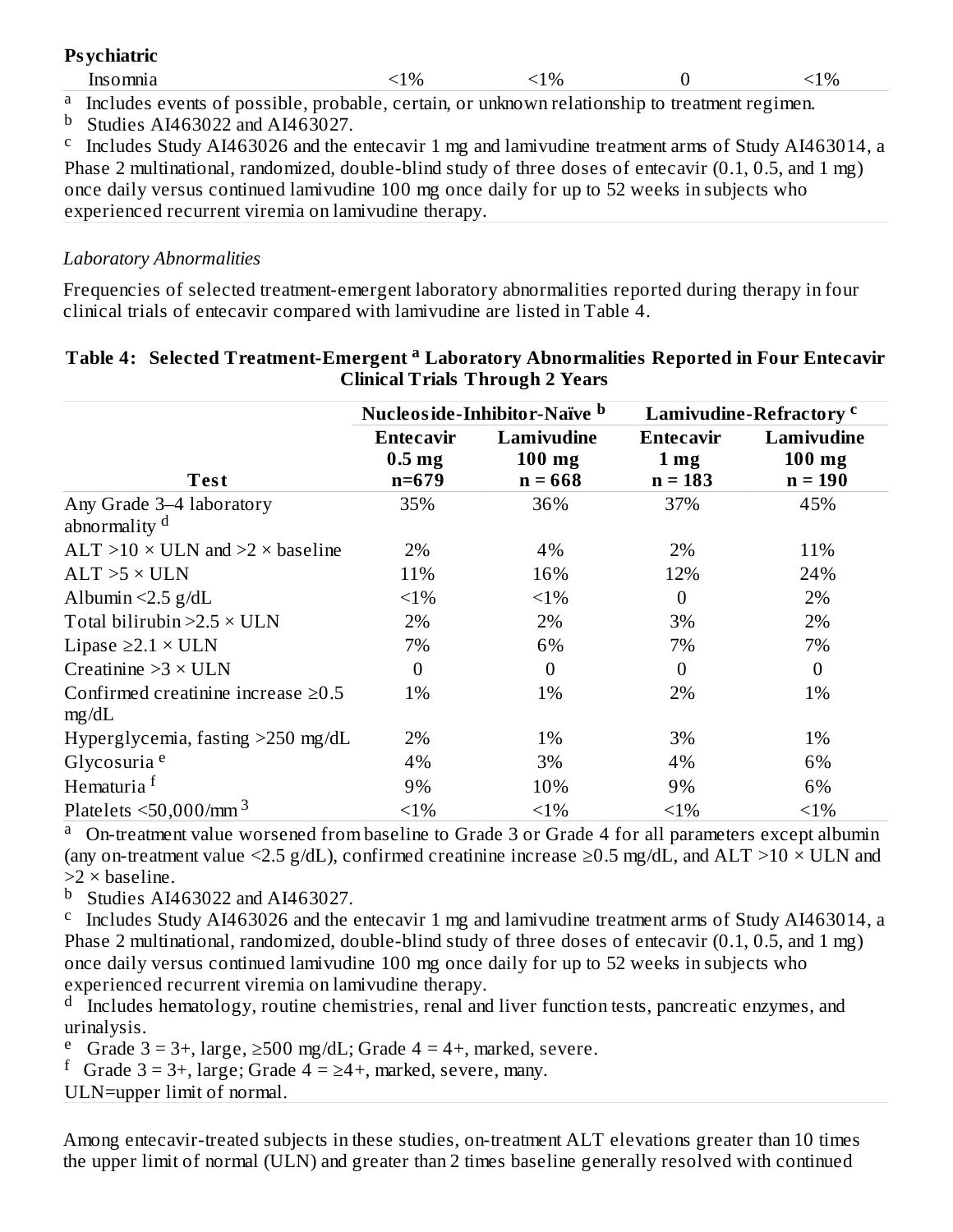treatment. A majority of these exacerbations were associated with a  $\geq 2 \log_{10}$ /mL reduction in viral load that preceded or coincided with the ALT elevation. Periodic monitoring of hepatic function is recommended during treatment.

# *Exacerbations of Hepatitis after Discontinuation of Treatment*

An exacerbation of hepatitis or ALT flare was defined as ALT greater than 10 times ULN and greater than 2 times the subject's reference level (minimum of the baseline or last measurement at end of dosing). For all subjects who discontinued treatment (regardless of reason), Table 5 presents the proportion of subjects in each study who experienced post-treatment ALT flares. In these studies, a subset of subjects was allowed to discontinue treatment at or after 52 weeks if they achieved a protocol-defined response to therapy. If entecavir is discontinued without regard to treatment response, the rate of post-treatment flares could be higher. *[See Warnings and Precautions (5.1).]*

| <b>Entecavir</b> | Lamivudine                                                                                                                                                                                                                                                                                                      |
|------------------|-----------------------------------------------------------------------------------------------------------------------------------------------------------------------------------------------------------------------------------------------------------------------------------------------------------------|
|                  |                                                                                                                                                                                                                                                                                                                 |
|                  |                                                                                                                                                                                                                                                                                                                 |
| 4/174(2%)        | 13/147 (9%)                                                                                                                                                                                                                                                                                                     |
| 24/302 (8%)      | 30/270 (11%)                                                                                                                                                                                                                                                                                                    |
| 6/52(12%)        | 0/16                                                                                                                                                                                                                                                                                                            |
|                  | $\mathbf{a}$ , $\mathbf{n}$ , $\mathbf{f}$ , $\mathbf{a}$ , $\mathbf{b}$ , $\mathbf{a}$ , $\mathbf{b}$ , $\mathbf{b}$ , $\mathbf{b}$ , $\mathbf{b}$ , $\mathbf{b}$ , $\mathbf{b}$ , $\mathbf{b}$ , $\mathbf{b}$ , $\mathbf{b}$ , $\mathbf{b}$ , $\mathbf{c}$ , $\mathbf{b}$ , $\mathbf{c}$ , $\mathbf{c}$ , $\$ |

#### **Table 5: Exacerbations of Hepatitis During Off-Treatment Follow-up, Subjects in Studies AI463022, AI463027, and AI463026**

<sup>a</sup> Reference is the minimum of the baseline or last measurement at end of dosing. Median time to offtreatment exacerbation was 23 weeks for entecavir-treated subjects and 10 weeks for lamivudine-treated subjects.

# Decompensated Liver Disease

Study AI463048 was a randomized, open-label study of entecavir 1 mg once daily versus adefovir dipivoxil 10 mg once daily given for up to 48 weeks in adult subjects with chronic HBV infection and evidence of hepatic decompensation, defined as a Child-Turcotte-Pugh (CTP) score of 7 or higher *[see Clinical Studies (14.1)]* . Among the 102 subjects receiving entecavir, the most common treatmentemergent adverse events of any severity, regardless of causality, occurring through Week 48 were peripheral edema (16%), ascites (15%), pyrexia (14%), hepatic encephalopathy (10%), and upper respiratory infection (10%). Clinical adverse reactions not listed in Table 3 that were observed through Week 48 include blood bicarbonate decreased (2%) and renal failure (< 1%).

Eighteen of 102 (18%) subjects treated with entecavir and 18/89 (20%) subjects treated with adefovir dipivoxil died during the first 48 weeks of therapy. The majority of deaths (11 in the entecavir group and 16 in the adefovir dipivoxil group) were due to liver-related causes such as hepatic failure, hepatic encephalopathy, hepatorenal syndrome, and upper gastrointestinal hemorrhage. The rate of hepatocellular carcinoma (HCC) through Week 48 was 6% (6/102) for subjects treated with entecavir and 8% (7/89) for subjects treated with adefovir dipivoxil. Five percent of subjects in either treatment arm discontinued therapy due to an adverse event through Week 48.

No subject in either treatment arm experienced an on-treatment hepatic flare (ALT  $>2 \times$  baseline and  $>10$  $\times$  ULN) through Week 48. Eleven of 102 (11%) subjects treated with entecavir and 11/89 (13%) subjects treated with adefovir dipivoxil had a confirmed increase in serum creatinine of 0.5 mg/dL through Week 48.

### HIV/HBV Co-infected

The safety profile of entecavir 1 mg (n = 51) in HIV/HBV co-infected subjects enrolled in Study AI463038 was similar to that of placebo ( $n = 17$ ) through 24 weeks of blinded treatment and similar to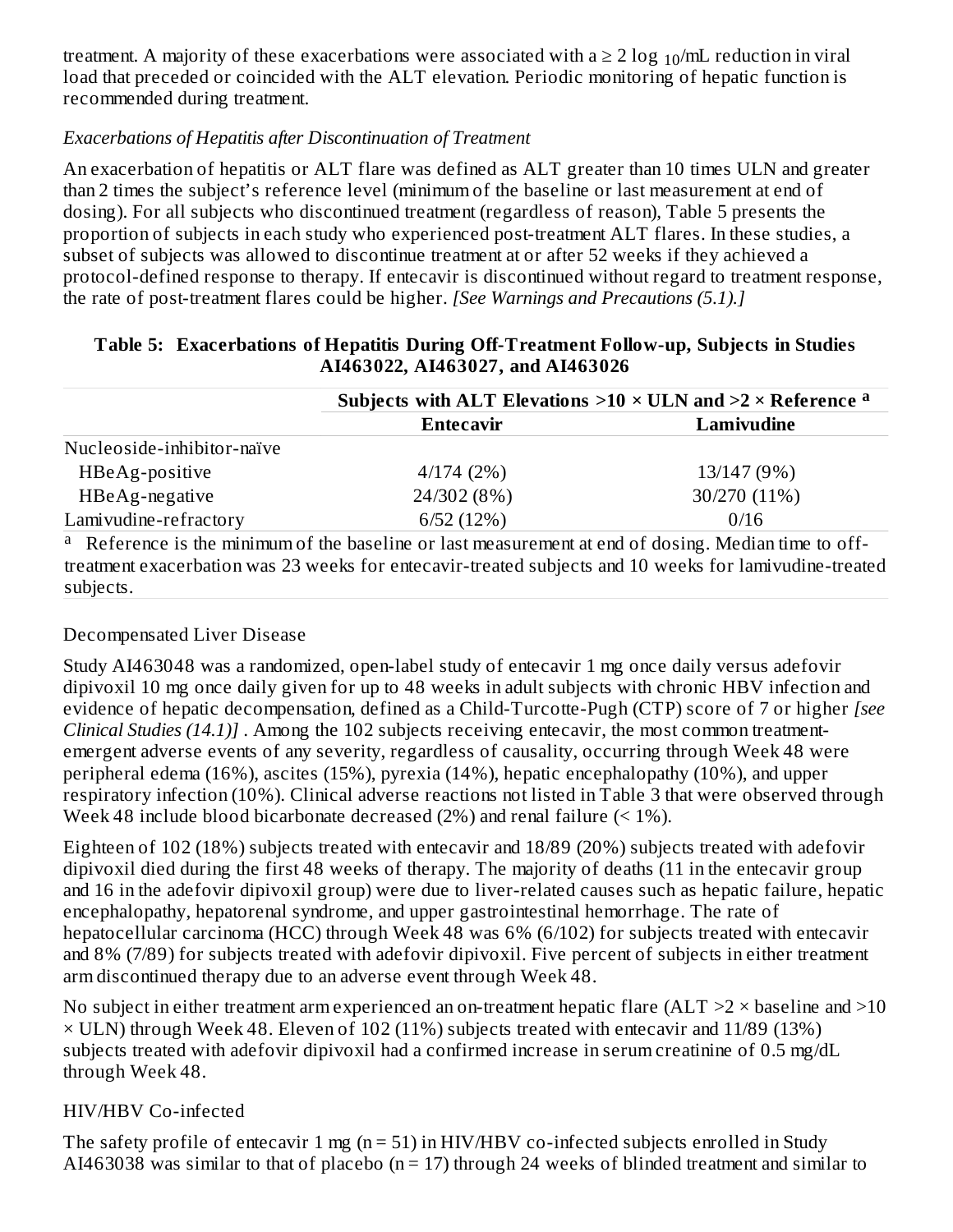that seen in non-HIV infected subjects *[see Warnings and Precautions (5.2)]* .

# Liver Transplant Recipients

Among 65 subjects receiving entecavir in an open-label, post-liver transplant trial *[see Use in Specific Populations (8.8)]* , the frequency and nature of adverse events were consistent with those expected in patients who have received a liver transplant and the known safety profile of entecavir.

### Clinical Trial Experience in Pediatric Subjects

The safety of entecavir in pediatric subjects 2 to less than 18 years of age is based on two ongoing clinical trials in subjects with chronic HBV infection (one Phase 2 pharmacokinetic trial [AI463028] and one Phase 3 trial [AI463189]). These trials provide experience in 168 HBeAg-positive subjects treated with entecavir for a median duration of 72 weeks. The adverse reactions observed in pediatric subjects who received treatment with entecavir were consistent with those observed in clinical trials of entecavir in adults. Adverse drug reactions reported in greater than 1% of pediatric subjects included abdominal pain, rash events, poor palatability ("product taste abnormal"), nausea, diarrhea, and vomiting.

## **6.2 Postmarketing Experience**

The following adverse reactions have been reported during postmarketing use of entecavir. Because these reactions were reported voluntarily from a population of unknown size, it is not possible to reliably estimate their frequency or establish a causal relationship to entecavir exposure.

*Immune system disorders:* Anaphylactoid reaction.

*Metabolism and nutrition disorders:* Lactic acidosis.

*Hepatobiliary disorders:* Increased transaminases.

*Skin and subcutaneous tissue disorders:* Alopecia, rash.

# **7 DRUG INTERACTIONS**

Since entecavir is primarily eliminated by the kidneys *[see Clinical Pharmacology (12.3)]* , coadministration of entecavir with drugs that reduce renal function or compete for active tubular secretion may increase serum concentrations of either entecavir or the coadministered drug. Coadministration of entecavir with lamivudine, adefovir dipivoxil, or tenofovir disoproxil fumarate did not result in significant drug interactions. The effects of coadministration of entecavir with other drugs that are renally eliminated or are known to affect renal function have not been evaluated, and patients should be monitored closely for adverse events when entecavir is coadministered with such drugs.

# **8 USE IN SPECIFIC POPULATIONS**

### **8.1 Pregnancy**

### Pregnancy Exposure Registry

There is a pregnancy exposure registry that monitors pregnancy outcomes in women exposed to entecavir during pregnancy. Healthcare providers are encouraged to register patients by calling the Antiretroviral Pregnancy Registry (APR) at 1-800-258-4263.

### Risk Summary

Prospective pregnancy data from the APR are not sufficient to adequately assess the risk of birth defects, miscarriage or adverse maternal or fetal outcomes. Entecavir use during pregnancy has been evaluated in a limited number of individuals reported to the APR and the number of exposures to entecavir is insufficient to make a risk assessment compared to a reference population. The estimated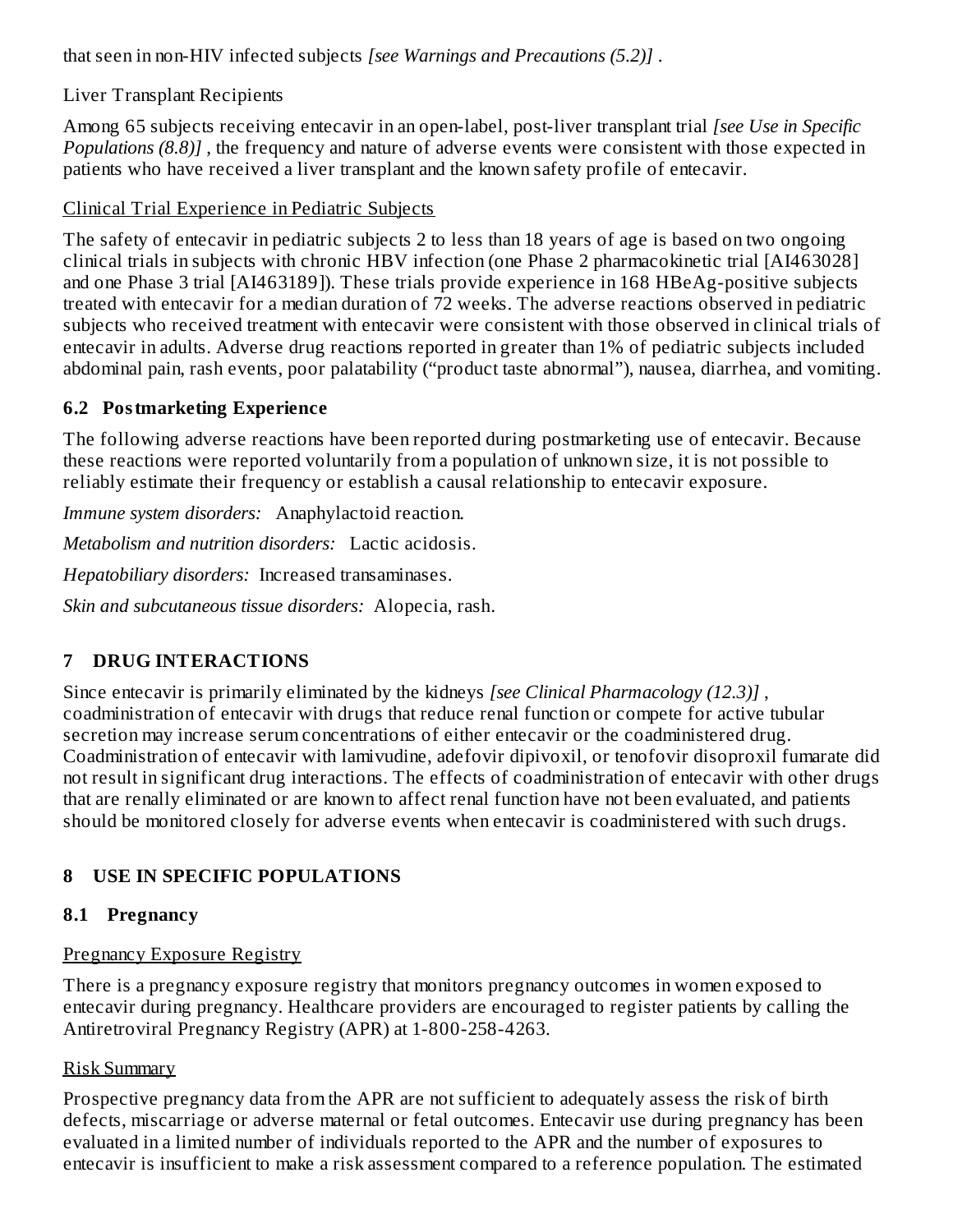background rate for major birth defects is 2.7% in the U.S. reference population of the Metropolitan Atlanta Congenital Defects Program (MACDP). The rate of miscarriage is not reported in the APR. All pregnancies have a background risk of birth defect, loss, or other adverse outcomes. In the U.S. general population, the estimated background risk of miscarriage in clinically recognized pregnancies is 15 to 20%.

In animal reproduction studies, no adverse developmental effects were observed with entecavir at clinically relevant exposures. No developmental toxicities were observed at systemic exposures (AUC) approximately 25 (rats) and 200 (rabbits) times the exposure at the maximum recommended human dose (MRHD) of 1 mg/day ( *see Data*).

# Data

# Animal Data

Animal reproduction studies with entecavir in rats and rabbits revealed no evidence of teratogenicity. Developmental toxicity studies were performed in rats and rabbits. There were no signs of embryofetal or maternal toxicity when pregnant animals received oral entecavir at approximately 28 (rat) and 212 (rabbit) times the human exposure achieved at the highest recommended human dose of 1 mg/day. In rats, maternal toxicity, embryofetal toxicity (resorptions), lower fetal body weights, tail and vertebral malformations, reduced ossification (vertebrae, sternebrae, and phalanges), and extra lumbar vertebrae and ribs were observed at exposures 3100 times those in humans. In rabbits, embryofetal toxicity (resorptions), reduced ossification (hyoid), and an increased incidence of 13th rib were observed at exposures 883 times those in humans. In a peri-postnatal study, no adverse effects on offspring occurred when rats received oral entecavir at exposures greater than 94 times those in humans.

# **8.2 Lactation**

# Risk Summary

It is not known whether entecavir is present in human breast milk, affects human milk production, or has effects on the breastfed infant. When administered to lactating rats, entecavir was present in milk (see Data). The developmental and health benefits of breastfeeding should be considered along with the mother's clinical need for entecavir and any potential adverse effects on the breastfed infant from entecavir or from the underlying maternal condition.

# *Data*

Entecavir was excreted into the milk of lactating rats following a single oral dose of 10 mg per kg on lactation day 7. Entecavir in milk was approximately 25% that in maternal plasma (based on AUC).

# **8.4 Pediatric Us e**

Entecavir was evaluated in two clinical trials of pediatric subjects 2 years of age and older with HBeAg-positive chronic HBV infection and compensated liver disease. The exposure of entecavir in nucleoside-inhibitor-treatment-naïve and lamivudine-experienced pediatric subjects 2 years of age and older with HBeAg-positive chronic HBV infection and compensated liver disease receiving 0.015 mg/kg (up to 0.5 mg once daily) or 0.03 mg/kg (up to 1 mg once daily), respectively, was evaluated in Study AI463028. Safety and efficacy of the selected dose in treatment-naïve pediatric subjects were confirmed in Study AI463189, a randomized, placebo-controlled treatment trial *[see Indications and Usage (1), Dosage and Administration (2.3), Adverse Reactions (6.1), Clinical Pharmacology (12.3), and Clinical Studies (14.2)]* .

There are limited data available on the use of entecavir in lamivudine-experienced pediatric patients; entecavir should be used in these patients only if the potential benefit justifies the potential risk to the child. Since some pediatric patients may require long-term or even lifetime management of chronic active hepatitis B, consideration should be given to the impact of entecavir on future treatment options *[see Microbiology (12.4)]* .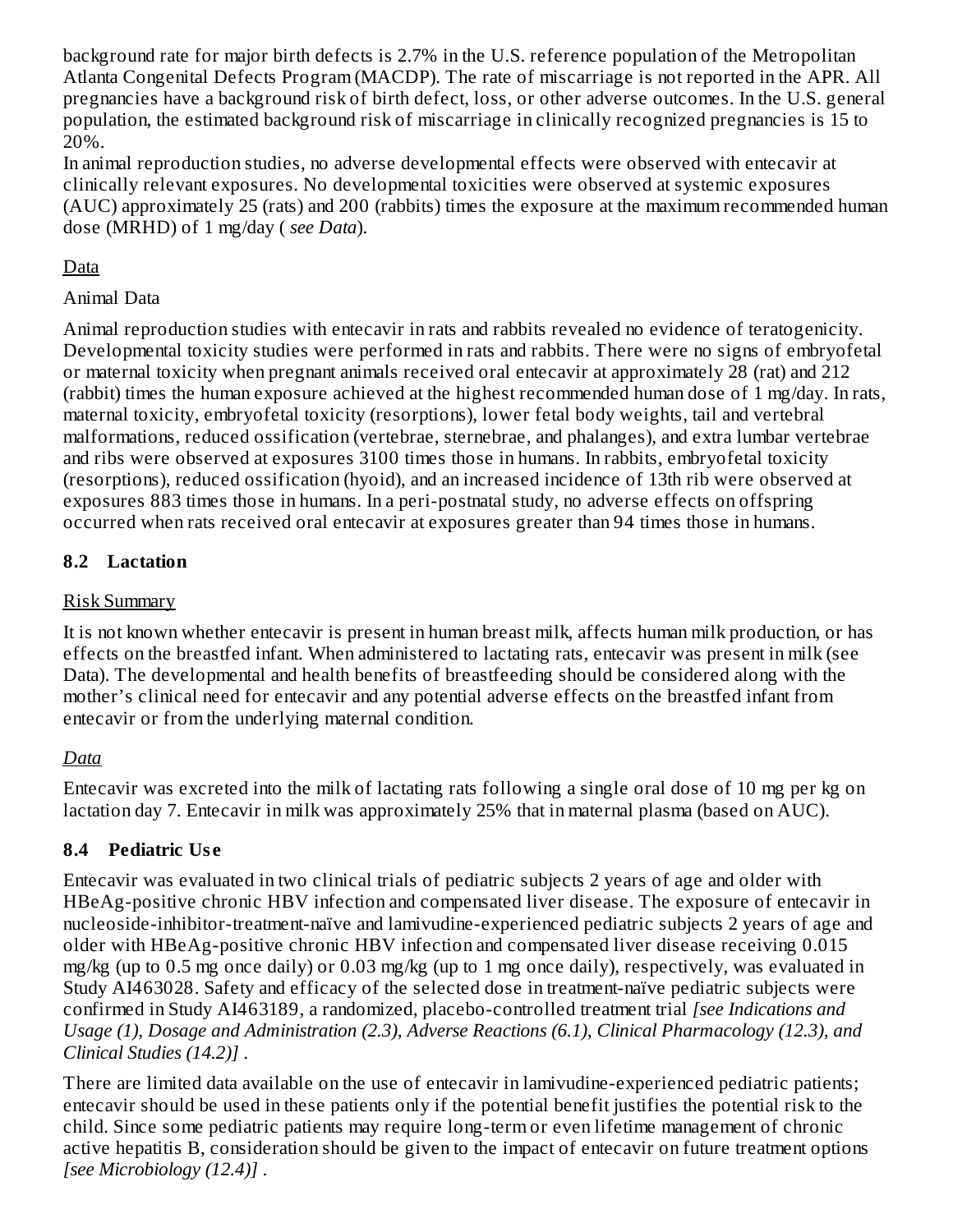The efficacy and safety of entecavir have not been established in patients less than 2 years of age. Use of entecavir in this age group has not been evaluated because treatment of HBV in this age group is rarely required.

# **8.5 Geriatric Us e**

Clinical studies of entecavir did not include sufficient numbers of subjects aged 65 years and over to determine whether they respond differently from younger subjects. Entecavir is substantially excreted by the kidney, and the risk of toxic reactions to this drug may be greater in patients with impaired renal function. Because elderly patients are more likely to have decreased renal function, care should be taken in dose selection, and it may be useful to monitor renal function *[see Dosage and Administration (2.4)]*.

# **8.6 Racial/Ethnic Groups**

There are no significant racial differences in entecavir pharmacokinetics. The safety and efficacy of entecavir 0.5 mg once daily were assessed in a single-arm, open-label trial of HBeAg-positive or negative, nucleoside-inhibitor-naïve, Black/African American (n = 40) and Hispanic (n=6) subjects with chronic HBV infection. In this trial, 76% of subjects were male, the mean age was 42 years, 57% were HBeAg-positive, the mean baseline HBV DNA was 7.0  $\log_{10}$  IU/mL, and the mean baseline ALT was 162 U/L. At Week 48 of treatment, 32 of 46 (70%) subjects had HBV DNA <50 IU/mL (approximately 300 copies/mL), 31 of 46 (67%) subjects had ALT normalization ( $\leq$ 1 × ULN), and 12 of 26 (46%) HBeAg-positive subjects had HBe seroconversion. Safety data were similar to those observed in the larger controlled clinical trials.

Because of low enrollment, safety and efficacy have not been established in the US Hispanic population.

# **8.7 Renal Impairment**

Dosage adjustment of entecavir is recommended for patients with creatinine clearance less than 50 mL/min, including patients on hemodialysis or CAPD *[see Dosage and Administration (2.4) and Clinical Pharmacology (12.3)]* .

# **8.8 Liver Transplant Recipients**

The safety and efficacy of entecavir were assessed in a single-arm, open-label trial in 65 subjects who received a liver transplant for complications of chronic HBV infection. Eligible subjects who had HBV DNA less than 172 IU/mL (approximately 1000 copies/mL) at the time of transplant were treated with entecavir 1 mg once daily in addition to usual post-transplantation management, including hepatitis B immune globulin. The trial population was 82% male, 39% Caucasian, and 37% Asian, with a mean age of 49 years; 89% of subjects had HBeAg-negative disease at the time of transplant.

Four of the 65 subjects received 4 weeks or less of entecavir (2 deaths, 1 retransplantation, and 1 protocol violation) and were not considered evaluable. Of the 61 subjects who received more than 4 weeks of entecavir, 60 received hepatitis B immune globulin post-transplant. Fifty-three subjects (82% of all 65 subjects treated) completed the trial and had HBV DNA measurements at or after 72 weeks treatment post-transplant. All 53 subjects had HBV DNA < 50 IU/mL (approximately 300 copies/mL). Eight evaluable subjects did not have HBV DNA data available at 72 weeks, including 3 subjects who died prior to study completion. No subjects had HBV DNA values  $\geq$  50 IU/mL while receiving entecavir (plus hepatitis B immune globulin). All 61 evaluable subjects lost HBsAg post-transplant; 2 of these subjects experienced recurrence of measurable HBsAg without recurrence of HBV viremia. This trial was not designed to determine whether addition of entecavir to hepatitis B immune globulin decreased the proportion of subjects with measurable HBV DNA post-transplant compared to hepatitis B immune globulin alone.

If entecavir treatment is determined to be necessary for a liver transplant recipient who has received or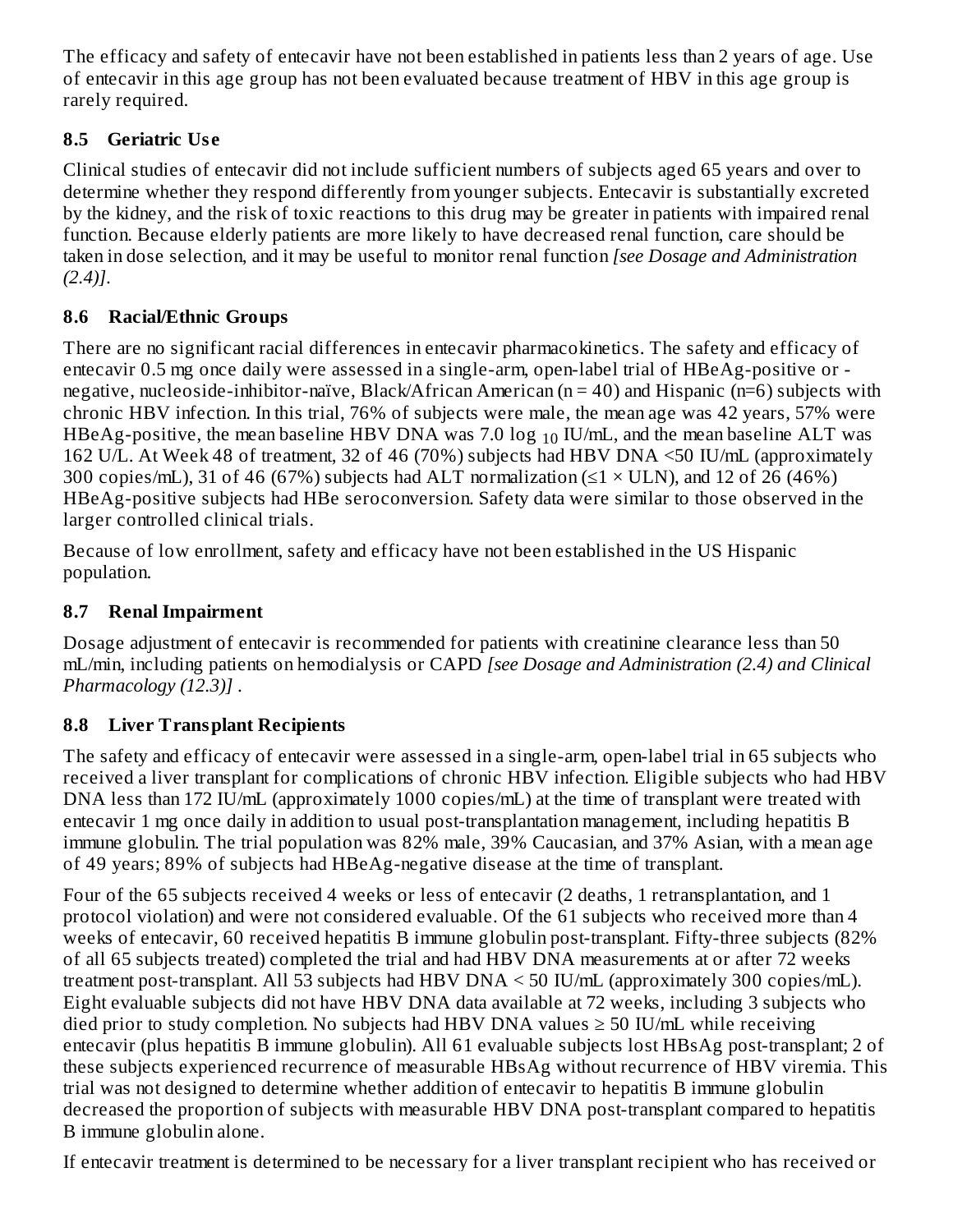is receiving an immunosuppressant that may affect renal function, such as cyclosporine or tacrolimus, renal function must be carefully monitored both before and during treatment with entecavir *[see Dosage and Administration (2.4) and Clinical Pharmacology (12.3)]* .

# **10 OVERDOSAGE**

There is limited experience of entecavir overdosage reported in patients. Healthy subjects who received single entecavir doses up to 40 mg or multiple doses up to 20 mg/day for up to 14 days had no increase in or unexpected adverse events. If overdose occurs, the patient must be monitored for evidence of toxicity, and standard supportive treatment applied as necessary.

Following a single 1 mg dose of entecavir, a 4-hour hemodialysis session removed approximately 13% of the entecavir dose.

# **11 DESCRIPTION**

Entecavir is the tradename for entecavir, a guanosine nucleoside analogue with selective activity against HBV. The chemical name for entecavir is 2-amino-1,9-dihydro-9-[( *1S,3R,4S*)-4-hydroxy-3- (hydroxymethyl)-2-methylenecyclopentyl]-6 *H*-purin-6-one, monohydrate. Its molecular formula is C  $_{12}$ H  $_{15}$ N  $_{5}$ O  $_{3}$ ·H  $_{2}$ O, which corresponds to a molecular weight of 295.3. Entecavir has the following structural formula:



Entecavir is a white to off-white powder. It is slightly soluble in water (2.4 mg/mL), and the pH of the saturated solution in water is 7.9 at 25 $\degree$  C  $\pm$  0.5 $\degree$  C.

Entecavir film-coated tablets are available for oral administration in strengths of 0.5 mg and 1 mg of entecavir. Entecavir 0.5 mg and 1 mg film-coated tablets contain the following inactive ingredients: crospovidone, hypromellose, lactose monohydrate, microcrystalline cellulose, magnesium stearate, polyethylene glycol, polyvinyl alcohol, talc, titanium dioxide and water.

# **12 CLINICAL PHARMACOLOGY**

# **12.1 Mechanism of Action**

Entecavir is an antiviral drug against the hepatitis B virus *[see Microbiology (12.4)]* .

# **12.3 Pharmacokinetics**

The single- and multiple-dose pharmacokinetics of entecavir were evaluated in healthy subjects and subjects with chronic hepatitis B virus infection.

# Absorption

Following oral administration in healthy subjects, entecavir peak plasma concentrations occurred between 0.5 and 1.5 hours. Following multiple daily doses ranging from 0.1 to 1 mg, C  $_{\rm max}$  and area under the concentration-time curve (AUC) at steady state increased in proportion to dose. Steady state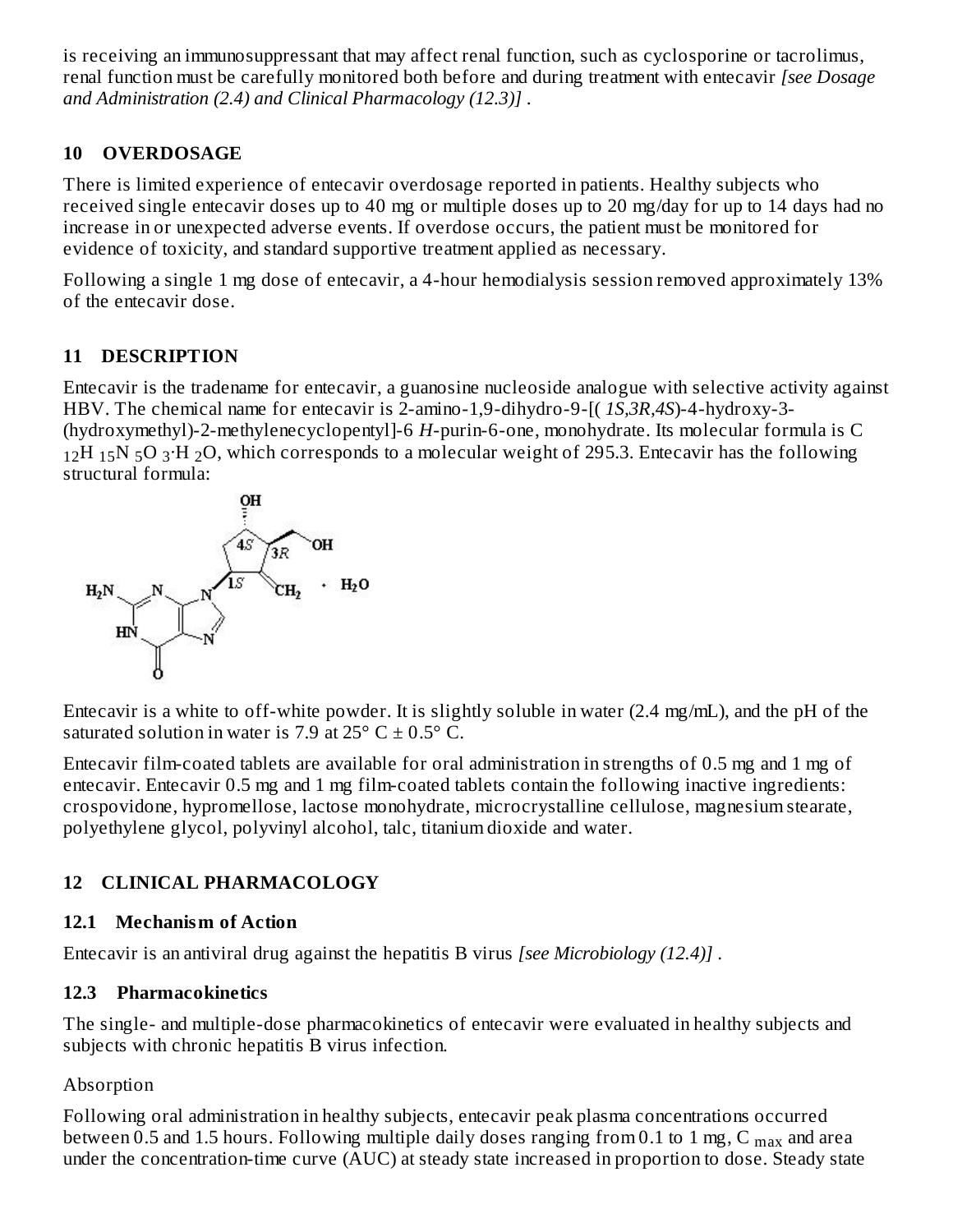was achieved after 6 to 10 days of once-daily administration with approximately 2-fold accumulation. For a 0.5 mg oral dose, C  $_{\rm max}$  at steady state was 4.2 ng/mL and trough plasma concentration (C  $_{\rm trough}$ ) was 0.3 ng/mL. For a 1 mg oral dose, C  $_{\rm max}$  was 8.2 ng/mL and C  $_{\rm trough}$  was 0.5 ng/mL.

In healthy subjects, the bioavailability of the tablet was 100% relative to the oral solution. The oral solution and tablet may be used interchangeably.

*Effects of food on oral absorption:* Oral administration of 0.5 mg of entecavir with a standard high-fat meal (945 kcal, 54.6 g fat) or a light meal (379 kcal, 8.2 g fat) resulted in a delay in absorption (1.0–1.5 hours fed vs. 0.75 hours fasted), a decrease in C  $_{\rm max}$  of 44%–46%, and a decrease in AUC of 18%– 20% *[see Dosage and Administration (2)]* .

# Distribution

Based on the pharmacokinetic profile of entecavir after oral dosing, the estimated apparent volume of distribution is in excess of total body water, suggesting that entecavir is extensively distributed into tissues.

Binding of entecavir to human serum proteins *in vitro* was approximately 13%.

# Metabolism and Elimination

Following administration of  $^{14}$ C-entecavir in humans and rats, no oxidative or acetylated metabolites were observed. Minor amounts of phase II metabolites (glucuronide and sulfate conjugates) were observed. Entecavir is not a substrate, inhibitor, or inducer of the cytochrome P450 (CYP450) enzyme system. *See Drug Interactions, below.*

After reaching peak concentration, entecavir plasma concentrations decreased in a bi-exponential manner with a terminal elimination half-life of approximately 128–149 hours. The observed drug accumulation index is approximately 2-fold with once-daily dosing, suggesting an effective accumulation half-life of approximately 24 hours.

Entecavir is predominantly eliminated by the kidney with urinary recovery of unchanged drug at steady state ranging from 62% to 73% of the administered dose. Renal clearance is independent of dose and ranges from 360 to 471 mL/min suggesting that entecavir undergoes both glomerular filtration and net tubular secretion *[see Drug Interactions (7)]* .

# Special Populations

*Gender:* There are no significant gender differences in entecavir pharmacokinetics.

*Race:* There are no significant racial differences in entecavir pharmacokinetics.

*Elderly:* The effect of age on the pharmacokinetics of entecavir was evaluated following administration of a single 1 mg oral dose in healthy young and elderly volunteers. Entecavir AUC was 29.3% greater in elderly subjects compared to young subjects. The disparity in exposure between elderly and young subjects was most likely attributable to differences in renal function. Dosage adjustment of entecavir should be based on the renal function of the patient, rather than age *[see Dosage and Administration (2.4)]*.

*Pediatrics:* The steady-state pharmacokinetics of entecavir were evaluated in nucleoside-inhibitor-naïve and lamivudine-experienced HBeAg-positive pediatric subjects 2 to less than 18 years of age with compensated liver disease. Results are shown in Table 6. Entecavir exposure among nucleosideinhibitor-naïve subjects was similar to the exposure achieved in adults receiving once-daily doses of 0.5 mg. Entecavir exposure among lamivudine-experienced subjects was similar to the exposure achieved in adults receiving once-daily doses of 1 mg.

**Table 6: Pharmacokinetic Parameters in Pediatric Subjects**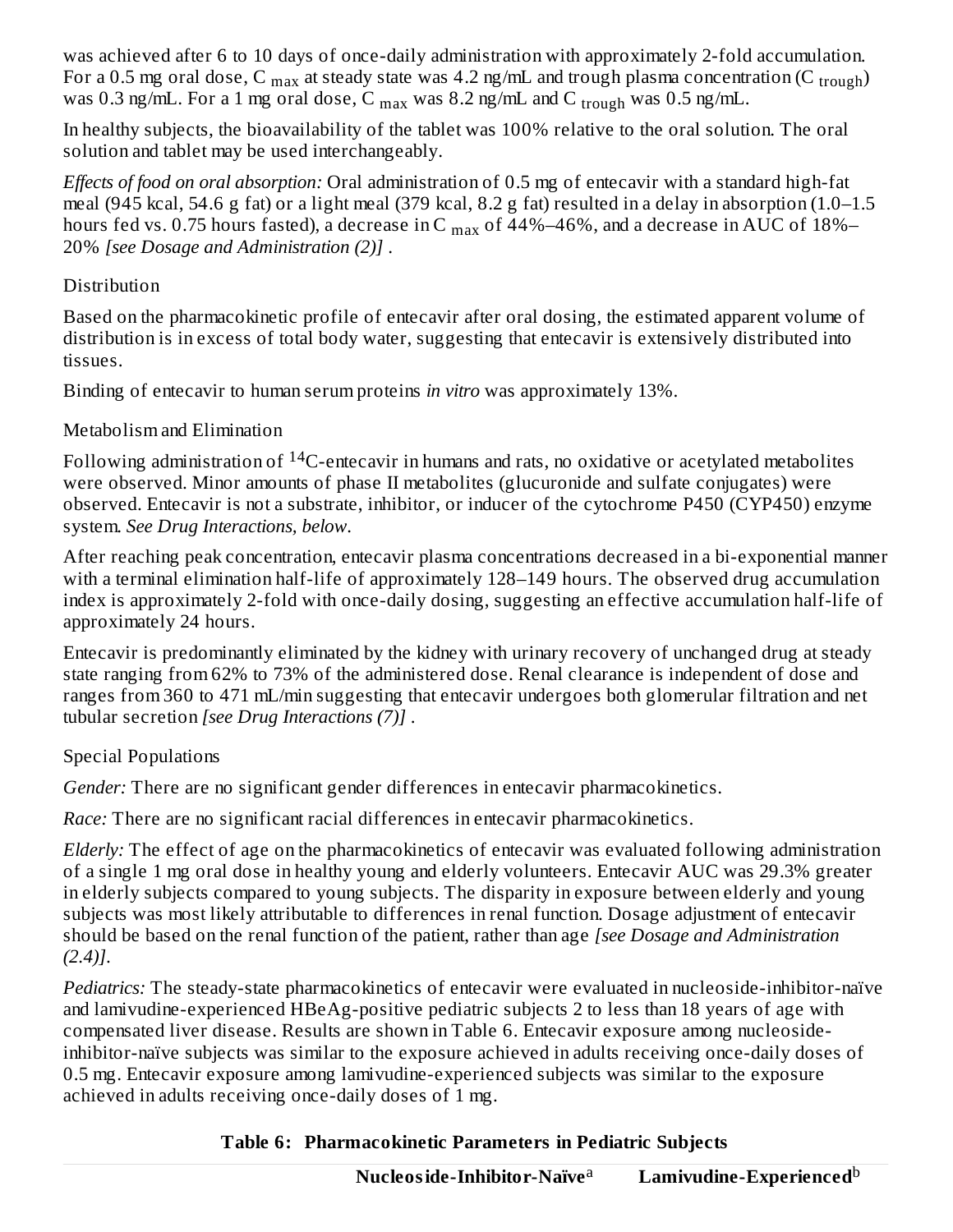|                                | $n=24$                                                                       | $n=19$ |
|--------------------------------|------------------------------------------------------------------------------|--------|
| $C_{\text{max}}$ (ng/mL)       | 6.31                                                                         | 14.48  |
| $(CV\%)$                       | (30)                                                                         | (31)   |
| AUC $_{(0}$ -24 $)$ (ng •h/mL) | 18.33                                                                        | 38.58  |
| $(CV\%)$                       | (27)                                                                         | (26)   |
| C $_{\text{min}}$ (ng/mL)      | 0.28                                                                         | 0.47   |
| $(CV\%)$                       | (22)                                                                         | (23)   |
| a                              | Subjects received once-daily doses of 0.015 mg/kg up to a maximum of 0.5 mg. |        |

Subjects received once-daily doses of 0.030 mg/kg up to a maximum of 1 mg b

*Renal impairment:* The pharmacokinetics of entecavir following a single 1 mg dose were studied in subjects (without chronic hepatitis B virus infection) with selected degrees of renal impairment, including subjects whose renal impairment was managed by hemodialysis or continuous ambulatory peritoneal dialysis (CAPD). Results are shown in Table 7 *[see Dosage and Administration (2.4)]*.

**Table 7: Pharmacokinetic Parameters in Subjects with Selected Degrees of Renal Function**

|                                          |                          |                            | <b>Renal Function Group</b>                   |                       |                                                                   |                                       |
|------------------------------------------|--------------------------|----------------------------|-----------------------------------------------|-----------------------|-------------------------------------------------------------------|---------------------------------------|
|                                          |                          |                            | <b>Baseline Creatinine Clearance (mL/min)</b> |                       |                                                                   |                                       |
|                                          | <b>Unimpaired</b><br>>80 | <b>Mild</b><br>$>50 - 580$ | <b>Moderate</b><br>$30 - 50$                  | <b>Severe</b><br>$30$ | <b>Severe</b><br><b>Managed with</b><br><b>Hemodialys is</b><br>a | <b>Severe</b><br>Managed<br>with CAPD |
|                                          | $n=6$                    | $n=6$                      | $n=6$                                         | $n=6$                 | $n=6$                                                             | $n=4$                                 |
| $C_{\text{max}}$ (ng/mL)<br>$(CV\%)$     | 8.1<br>(30.7)            | 10.4<br>(37.2)             | 10.5<br>(22.7)                                | 15.3<br>(33.8)        | 15.4<br>(56.4)                                                    | 16.6<br>(29.7)                        |
| AUC $(0-T)$<br>$(ng \cdot h/mL)$<br>(CV) | 27.9<br>(25.6)           | 51.5<br>(22.8)             | 69.5<br>(22.7)                                | 145.7<br>(31.5)       | 233.9<br>(28.4)                                                   | 221.8<br>(11.6)                       |
| $CLR$ ( $mL/min$ )<br>(SD)               | 383.2<br>(101.8)         | 197.9<br>(78.1)            | 135.6<br>(31.6)                               | 40.3<br>(10.1)        | NA                                                                | <b>NA</b>                             |
| CLT/F<br>(mL/min)<br>(SD)                | 588.1<br>(153.7)         | 309.2<br>(62.6)            | 226.3<br>(60.1)                               | 100.6<br>(29.1)       | 50.6<br>(16.5)                                                    | 35.7<br>(19.6)                        |

<sup>a</sup> Dosed immediately following hemodialysis.

 $CLR$  = renal clearance;  $CLT/F$  = apparent oral clearance.

Following a single 1 mg dose of entecavir administered 2 hours before the hemodialysis session, hemodialysis removed approximately 13% of the entecavir dose over 4 hours. CAPD removed approximately 0.3% of the dose over 7 days *[see Dosage and Administration (2.4)]*.

*Hepatic impairment:* The pharmacokinetics of entecavir following a single 1 mg dose were studied in adult subjects (without chronic hepatitis B virus infection) with moderate or severe hepatic impairment (Child-Turcotte-Pugh Class B or C). The pharmacokinetics of entecavir were similar between hepatically impaired and healthy control subjects; therefore, no dosage adjustment of entecavir is recommended for patients with hepatic impairment. The pharmacokinetics of entecavir have not been studied in pediatric subjects with hepatic impairment.

*Post-liver transplant:* Limited data are available on the safety and efficacy of entecavir in liver transplant recipients. In a small pilot study of entecavir use in HBV-infected liver transplant recipients on a stable dose of cyclosporine A (n=5) or tacrolimus (n=4), entecavir exposure was approximately 2-fold the exposure in healthy subjects with normal renal function. Altered renal function contributed to the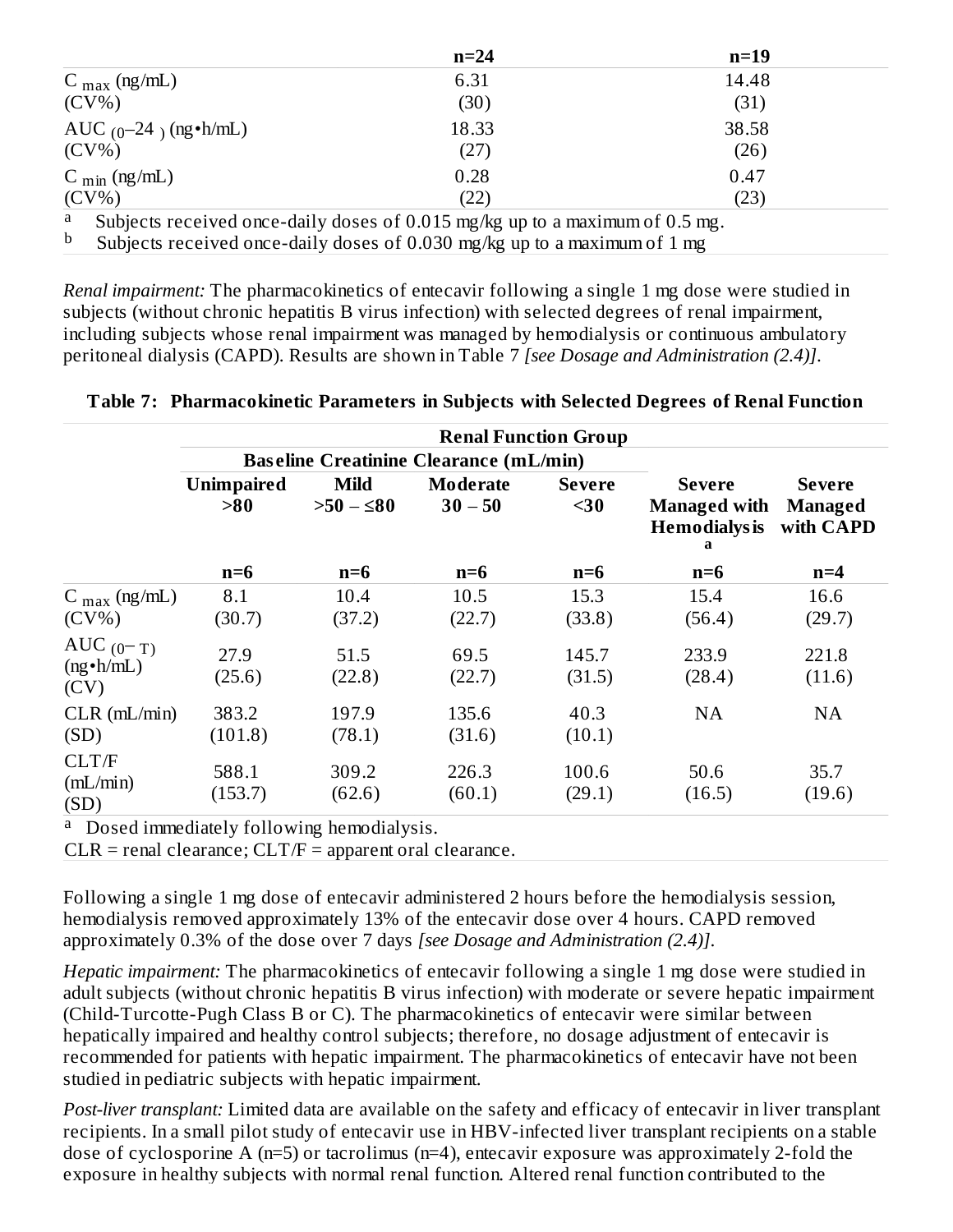increase in entecavir exposure in these subjects. The potential for pharmacokinetic interactions between entecavir and cyclosporine A or tacrolimus was not formally evaluated *[see Use in Specific Populations (8.8)]* .

# Drug Interactions

The metabolism of entecavir was evaluated in *in vitro* and *in vivo* studies. Entecavir is not a substrate, inhibitor, or inducer of the cytochrome P450 (CYP450) enzyme system. At concentrations up to approximately 10,000-fold higher than those obtained in humans, entecavir inhibited none of the major human CYP450 enzymes 1A2, 2C9, 2C19, 2D6, 3A4, 2B6, and 2E1. At concentrations up to approximately 340-fold higher than those observed in humans, entecavir did not induce the human CYP450 enzymes 1A2, 2C9, 2C19, 3A4, 3A5, and 2B6. The pharmacokinetics of entecavir are unlikely to be affected by coadministration with agents that are either metabolized by, inhibit, or induce the CYP450 system. Likewise, the pharmacokinetics of known CYP substrates are unlikely to be affected by coadministration of entecavir.

The steady-state pharmacokinetics of entecavir and coadministered drug were not altered in interaction studies of entecavir with lamivudine, adefovir dipivoxil, and tenofovir disoproxil fumarate *[see Drug Interactions (7)]* .

# **12.4 Microbiology**

## Mechanism of Action

Entecavir, a deoxyguanosine nucleoside analogue with activity against HBV reverse transcriptase (rt), is efficiently phosphorylated to the active triphosphate form, which has an intracellular half-life of 15 hours. By competing with the natural substrate deoxyguanosine triphosphate, entecavir triphosphate functionally inhibits all three activities of the HBV reverse transcriptase: (1) base priming, (2) reverse transcription of the negative strand from the pregenomic messenger RNA, and (3) synthesis of the positive strand of HBV DNA. Entecavir triphosphate is a weak inhibitor of cellular DNA polymerases α, β, and δ and mitochondrial DNA polymerase  $\gamma$  with K  $\chi$  values ranging from 18 to >160 μM.

### Antiviral Activity

Entecavir inhibited HBV DNA synthesis (50% reduction, EC  $_{50}$ ) at a concentration of 0.004  $\mu$ M in human HepG2 cells transfected with wild-type HBV. The median EC  $_{50}$  value for entecavir against lamivudine-resistant HBV (rtL180M, rtM204V) was 0.026  $\mu$ M (range 0.010–0.059  $\mu$ M).

The coadministration of HIV nucleoside/nucleotide reverse transcriptase inhibitors (NRTIs) with entecavir is unlikely to reduce the antiviral efficacy of entecavir against HBV or of any of these agents against HIV. In HBV combination assays in cell culture, abacavir, didanosine, lamivudine, stavudine, tenofovir, or zidovudine were not antagonistic to the anti-HBV activity of entecavir over a wide range of concentrations. In HIV antiviral assays, entecavir was not antagonistic to the cell culture anti-HIV activity of these six NRTIs or emtricitabine at concentrations greater than 100 times the C  $_{\rm max}$  of entecavir using the 1 mg dose.

# *Antiviral Activity Against HIV*

A comprehensive analysis of the inhibitory activity of entecavir against a panel of laboratory and clinical HIV type 1 (HIV-1) isolates using a variety of cells and assay conditions yielded EC  $_{50}$  values ranging from 0.026 to >10  $\mu$ M; the lower EC  $_{50}$  values were observed when decreased levels of virus were used in the assay. In cell culture, entecavir selected for an M184I substitution in HIV reverse transcriptase at micromolar concentrations, confirming inhibitory pressure at high entecavir concentrations. HIV variants containing the M184V substitution showed loss of susceptibility to entecavir.

#### Resistance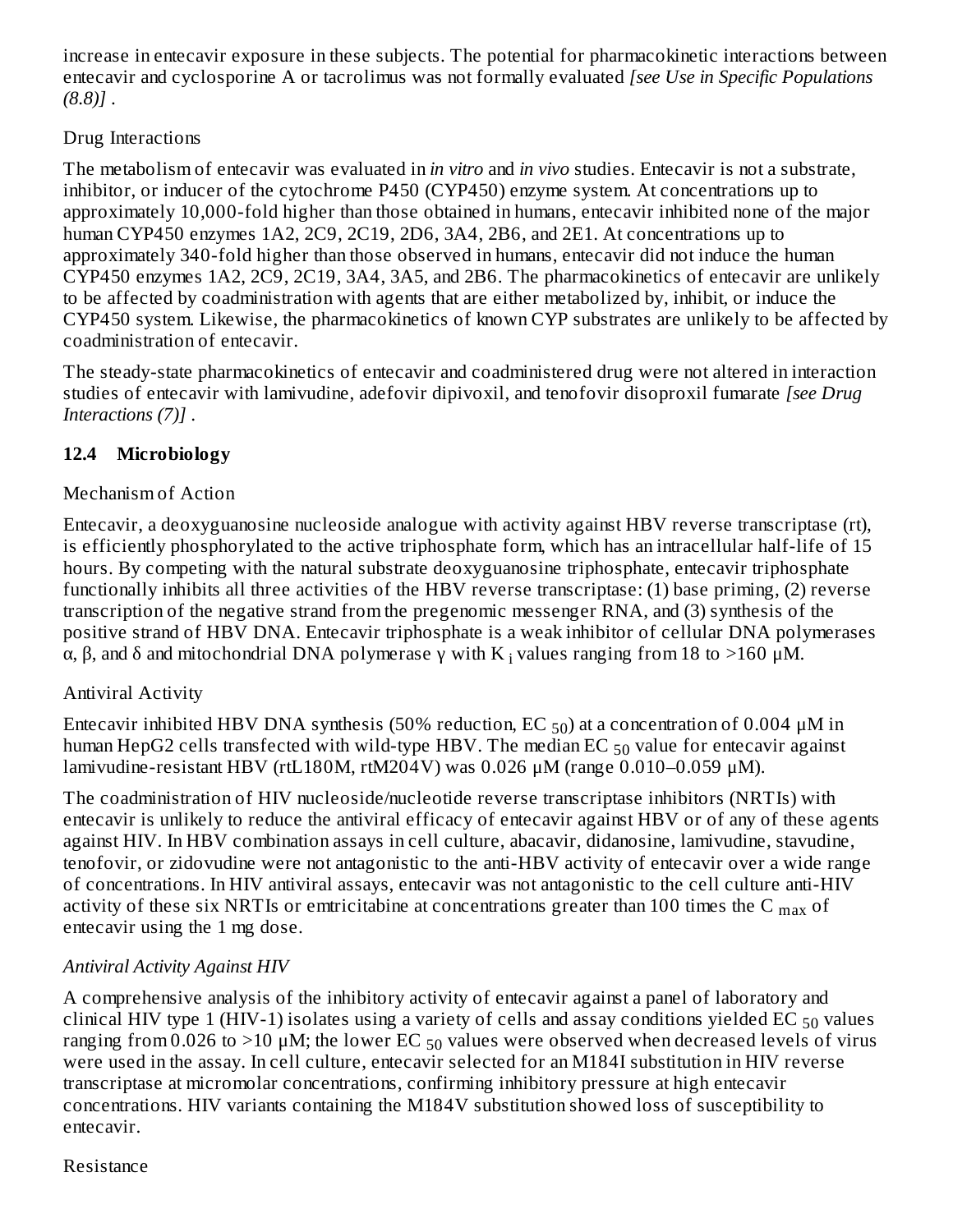# *In Cell Culture*

In cell-based assays, 8- to 30-fold reductions in entecavir phenotypic susceptibility were observed for lamivudine-resistant strains. Further reductions (>70-fold) in entecavir phenotypic susceptibility required the presence of amino acid substitutions rtM204I/V with or without rtL180M along with additional substitutions at residues rtT184, rtS202, or rtM250, or a combination of these substitutions with or without an rtI169 substitution in the HBV reverse transcriptase. Lamivudine-resistant strains harboring rtL180M plus rtM204V in combination with the amino acid substitution rtA181C conferred 16- to 122-fold reductions in entecavir phenotypic susceptibility.

# *Clinical Studies*

*Nucleoside-inhibitor-naïve subjects:*Genotypic evaluations were performed on evaluable samples (> 300 copies/mL serum HBV DNA) from 562 subjects who were treated with entecavir for up to 96 weeks in nucleoside-inhibitor-naïve studies (AI463022, AI463027, and rollover study AI463901). By Week 96, evidence of emerging amino acid substitution rtS202G with rtL180M and rtM204V substitutions was detected in the HBV of 2 subjects (2/562 = < 1%), and 1 of them experienced virologic rebound ( $\geq 1 \log$ )  $_{10}$  increase above nadir). In addition, emerging amino acid substitutions at rtM204I/V and rtL80I, rtV173L, or rtL180M, which conferred decreased phenotypic susceptibility to entecavir in the absence of rtT184, rtS202, or rtM250 changes, were detected in the HBV of 3 subjects  $(3/562 \le 1\%)$  who experienced virologic rebound. For subjects who continued treatment beyond 48 weeks, 75% (202/269) had HBV DNA < 300 copies/mL at end of dosing (up to 96 weeks).

HBeAg-positive ( $n = 243$ ) and -negative ( $n = 39$ ) treatment-naïve subjects who failed to achieve the study- defined complete response by 96 weeks were offered continued entecavir treatment in a rollover study. Complete response for HBeAg-positive was < 0.7 MEq/mL (approximately  $7 \times 10^{-5}$  copies/mL) serum HBV DNA and HBeAg loss and, for HBeAg-negative was < 0.7 MEq/mL HBV DNA and ALT normalization. Subjects received 1 mg entecavir once daily for up to an additional 144 weeks. Of these 282 subjects, 141 HBeAg-positive and 8 HBeAg-negative subjects entered the long-term follow-up rollover study and were evaluated for entecavir resistance. Of the 149 subjects entering the rollover study, 88% (131/149), 92% (137/149), and 92% (137/149) attained serum HBV DNA < 300 copies/mL by Weeks 144, 192, and 240 (including end of dosing), respectively. No novel entecavir resistanceassociated substitutions were identified in a comparison of the genotypes of evaluable isolates with their respective baseline isolates. The cumulative probability of developing rtT184, rtS202, or rtM250 entecavir resistance-associated substitutions (in the presence of rtL180M and rtM204V substitutions) at Weeks 48, 96, 144, 192, and 240 was 0.2%, 0.5%, 1.2%, 1.2%, and 1.2%, respectively.

*Lamivudine-refractory subjects:*Genotypic evaluations were performed on evaluable samples from 190 subjects treated with entecavir for up to 96 weeks in studies of lamivudine-refractory HBV (AI463026, AI463014, AI463015, and rollover study AI463901). By Week 96, resistance-associated amino acid substitutions at rtT184, rtS202, or rtM250, with or without rtI169 changes, in the presence of amino acid substitutions rtM204I/V with or without rtL80V, rtV173L/M, or rtL180M emerged in the HBV from 22 subjects (22/190 = 12%), 16 of whom experienced virologic rebound ( $\geq 1 \log 10$  increase above nadir) and 4 of whom were never suppressed < 300 copies/mL. The HBV from 4 of these subjects had entecavir resistance substitutions at baseline and acquired further changes on entecavir treatment. In addition to the 22 subjects, 3 subjects experienced virologic rebound with the emergence of rtM204I/V and rtL80V, rtV173L/M, or rtL180M. For isolates from subjects who experienced virologic rebound with the emergence of resistance substitutions ( $n = 19$ ), the median fold-change in entecavir EC50 values from reference was 19-fold at baseline and 106-fold at the time of virologic rebound. For subjects who continued treatment beyond 48 weeks, 40% (31/77) had HBV DNA < 300 copies/mL at end of dosing (up to 96 weeks).

Lamivudine-refractory subjects ( $n = 157$ ) who failed to achieve the study-defined complete response by Week 96 were offered continued entecavir treatment. Subjects received 1 mg entecavir once daily for up to an additional 144 weeks. Of these subjects, 80 subjects entered the long-term follow-up study and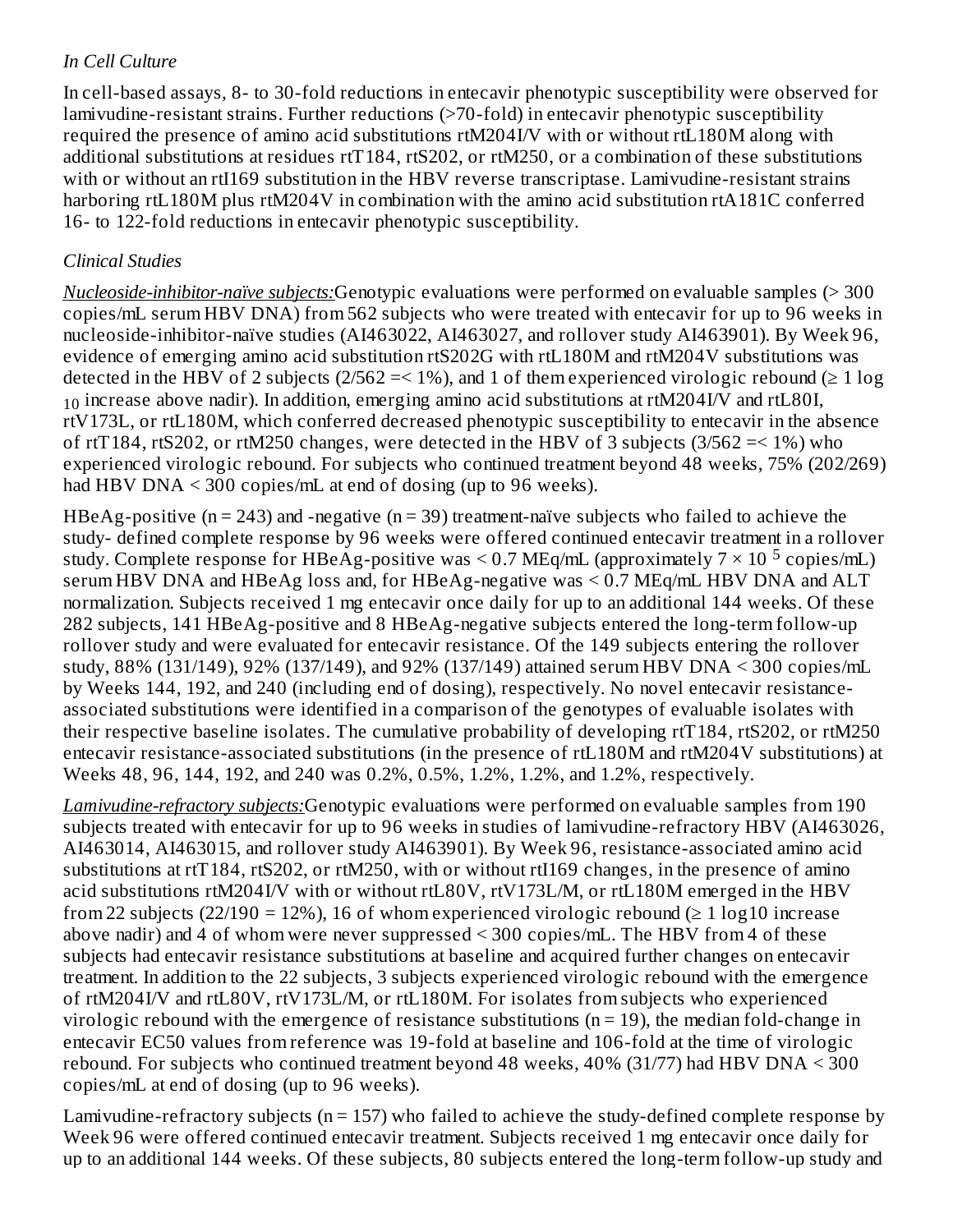were evaluated for entecavir resistance. By Weeks 144, 192, and 240 (including end of dosing), 34% (27/80), 35% (28/80), and 36% (29/80), respectively, attained HBV DNA < 300 copies/mL. The cumulative probability of developing rtT184, rtS202, or rtM250 entecavir resistance-associated substitutions (in the presence of rtM204I/V with or without rtL180M substitutions) at Weeks 48, 96, 144, 192, and 240 was 6.2%, 15%, 36.3%, 46.6%, and 51.5%, respectively. The HBV of 6 subjects developed rtA181C/G/S/T amino acid substitutions while receiving entecavir, and of these, 4 developed entecavir resistance-associated substitutions at rtT184, rtS202, or rtM250 and 1 had an rtT184S substitution at baseline. Of 7 subjects whose HBV had an rtA181 substitution at baseline, 2 also had substitutions at rtT184, rtS202, or rtM250 at baseline and another 2 developed them while on treatment with entecavir.

In a post-approval integrated analysis of entecavir resistance data from 17 Phase 2 and 3 clinical trials, an emergent entecavir resistance-associated substitution rtA181C was detected in 5 out of 1461 (0.3%) subjects during treatment with entecavir. This substitution was detected only in the presence of lamivudine resistance-associated substitutions rtL180M plus rtM204V.

#### *Cross-resistance*

Cross-resistance has been observed among HBV nucleoside analogue inhibitors. In cell-based assays, entecavir had 8- to 30-fold less inhibition of HBV DNA synthesis for HBV containing lamivudine and telbivudine resistance substitutions rtM204I/V with or without rtL180M than for wild-type HBV. Substitutions rtM204I/V with or without rtL80I/V, rtV173L, or rtL180M, which are associated with lamivudine and telbivudine resistance, also confer decreased phenotypic susceptibility to entecavir. The efficacy of entecavir against HBV harboring adefovir resistance-associated substitutions has not been established in clinical trials. HBV isolates from lamivudine-refractory subjects failing entecavir therapy were susceptible in cell culture to adefovir but remained resistant to lamivudine. Recombinant HBV genomes encoding adefovir resistance-associated substitutions at either rtA181V or rtN236T had 1.1- and 0.3-fold shifts in susceptibility to entecavir in cell culture, respectively.

# **13 NONCLINICAL TOXICOLOGY**

### **13.1 Carcinogenesis, Mutagenesis, Impairment of Fertility**

#### Carcinogenesis

Long-term oral carcinogenicity studies of entecavir in mice and rats were carried out at exposures up to approximately 42 times (mice) and 35 times (rats) those observed in humans at the highest recommended dose of 1 mg/day. In mouse and rat studies, entecavir was positive for carcinogenic findings.

In mice, lung adenomas were increased in males and females at exposures 3 and 40 times those in humans. Lung carcinomas in both male and female mice were increased at exposures 40 times those in humans. Combined lung adenomas and carcinomas were increased in male mice at exposures 3 times and in female mice at exposures 40 times those in humans. Tumor development was preceded by pneumocyte proliferation in the lung, which was not observed in rats, dogs, or monkeys administered entecavir, supporting the conclusion that lung tumors in mice may be a species-specific event. Hepatocellular carcinomas were increased in males and combined liver adenomas and carcinomas were also increased at exposures 42 times those in humans. Vascular tumors in female mice (hemangiomas of ovaries and uterus and hemangiosarcomas of spleen) were increased at exposures 40 times those in humans. In rats, hepatocellular adenomas were increased in females at exposures 24 times those in humans; combined adenomas and carcinomas were also increased in females at exposures 24 times those in humans. Brain gliomas were induced in both males and females at exposures 35 and 24 times those in humans. Skin fibromas were induced in females at exposures 4 times those in humans.

It is not known how predictive the results of rodent carcinogenicity studies may be for humans.

#### Mutagenesis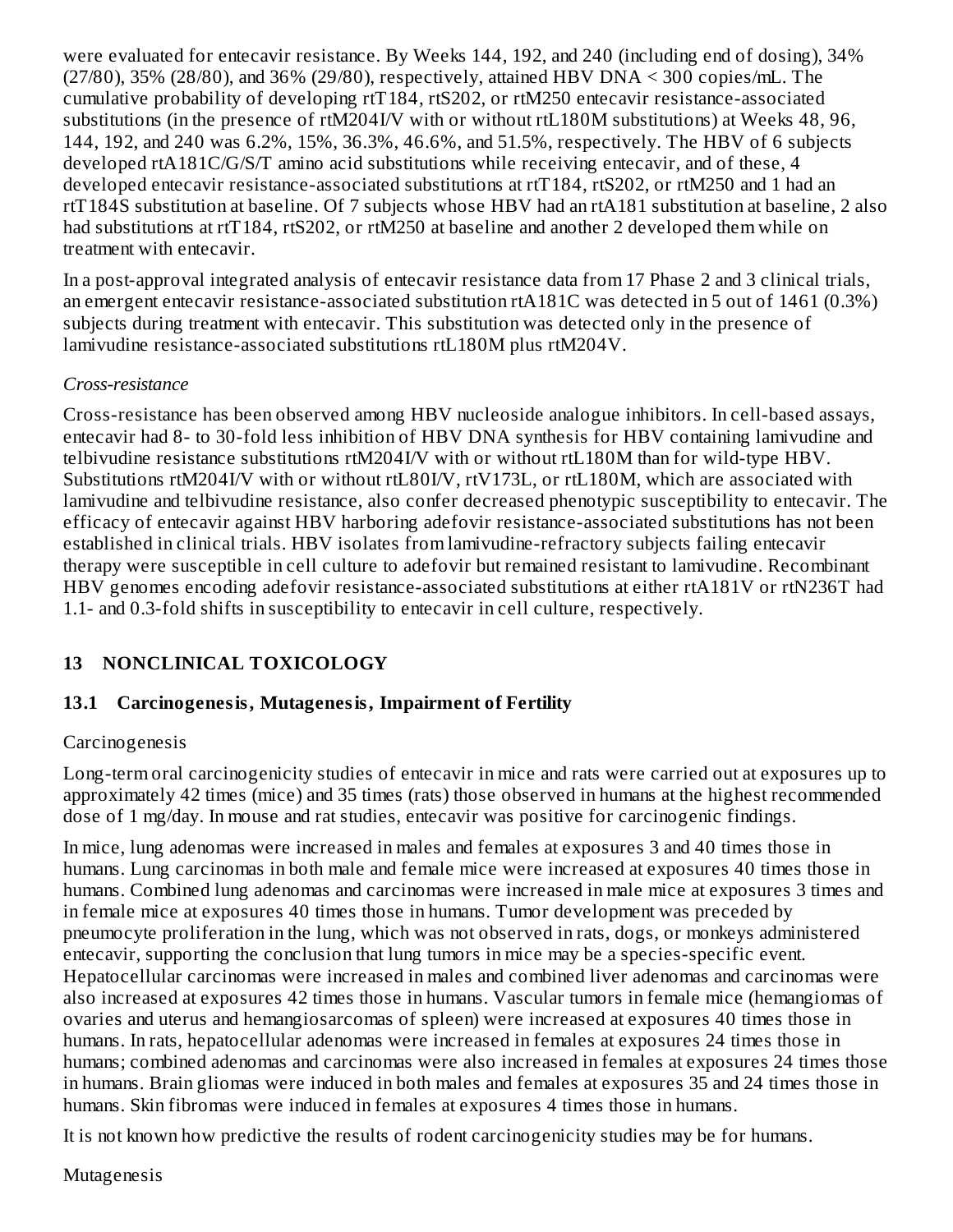Entecavir was clastogenic to human lymphocyte cultures. Entecavir was not mutagenic in the Ames bacterial reverse mutation assay using *S. typhimurium* and *E. coli* strains in the presence or absence of metabolic activation, a mammalian-cell gene mutation assay, and a transformation assay with Syrian hamster embryo cells. Entecavir was also negative in an oral micronucleus study and an oral DNA repair study in rats.

## Impairment of Fertility

In reproductive toxicology studies, in which animals were administered entecavir at up to 30 mg/kg for up to 4 weeks, no evidence of impaired fertility was seen in male or female rats at systemic exposures greater than 90 times those achieved in humans at the highest recommended dose of 1 mg/day. In rodent and dog toxicology studies, seminiferous tubular degeneration was observed at exposures 35 times or greater than those achieved in humans. No testicular changes were evident in monkeys.

# **14 CLINICAL STUDIES**

# **14.1 Outcomes in Adults**

# At 48 Weeks

The safety and efficacy of entecavir in adults were evaluated in three Phase 3 active-controlled trials. These studies included 1633 subjects 16 years of age or older with chronic hepatitis B virus infection (serum HBsAg-positive for at least 6 months) accompanied by evidence of viral replication (detectable serum HBV DNA, as measured by the bDNA hybridization or PCR assay). Subjects had persistently elevated ALT levels at least 1.3 times ULN and chronic inflammation on liver biopsy compatible with a diagnosis of chronic viral hepatitis. The safety and efficacy of entecavir were also evaluated in a study of 191 HBV-infected subjects with decompensated liver disease and in a study of 68 subjects coinfected with HBV and HIV.

Nucleoside-inhibitor-naïve Subjects with Compensated Liver Disease

*HBeAg-positive:* Study AI463022 was a multinational, randomized, double-blind study of entecavir 0.5 mg once daily versus lamivudine 100 mg once daily for a minimum of 52 weeks in 709 (of 715 randomized) nucleoside-inhibitor-naïve subjects with chronic hepatitis B virus infection, compensated liver disease, and detectable HBeAg. The mean age of subjects was 35 years, 75% were male, 57% were Asian, 40% were Caucasian, and 13% had previously received interferon-α. At baseline, subjects had a mean Knodell Necroinflammatory Score of 7.8, mean serum HBV DNA as measured by Roche COBAS Amplicor  $^\circledR$  PCR assay was 9.66 log  $_{10}$  copies/mL, and mean serum ALT level was 143 U/L. Paired, adequate liver biopsy samples were available for 89% of subjects.

*HBeAg-negative (anti-HBe-positive/HBV DNA-positive):* Study AI463027 was a multinational, randomized, double-blind study of entecavir 0.5 mg once daily versus lamivudine 100 mg once daily for a minimum of 52 weeks in 638 (of 648 randomized) nucleoside-inhibitor-naïve subjects with HBeAg-negative (HBeAb-positive) chronic hepatitis B virus infection and compensated liver disease. The mean age of subjects was 44 years, 76% were male, 39% were Asian, 58% were Caucasian, and 13% had previously received interferon-α. At baseline, subjects had a mean Knodell Necroinflammatory Score of 7.8, mean serum HBV DNA as measured by Roche COBAS Amplicor PCR assay was 7.58  $\log_{10}$ copies/mL, and mean serum ALT level was 142 U/L. Paired, adequate liver biopsy samples were available for 88% of subjects.

In Studies AI463022 and AI463027, entecavir was superior to lamivudine on the primary efficacy endpoint of Histologic Improvement, defined as a 2-point or greater reduction in Knodell Necroinflammatory Score with no worsening in Knodell Fibrosis Score at Week 48, and on the secondary efficacy measures of reduction in viral load and ALT normalization. Histologic Improvement and change in Ishak Fibrosis Score are shown in Table 8. Selected virologic, biochemical, and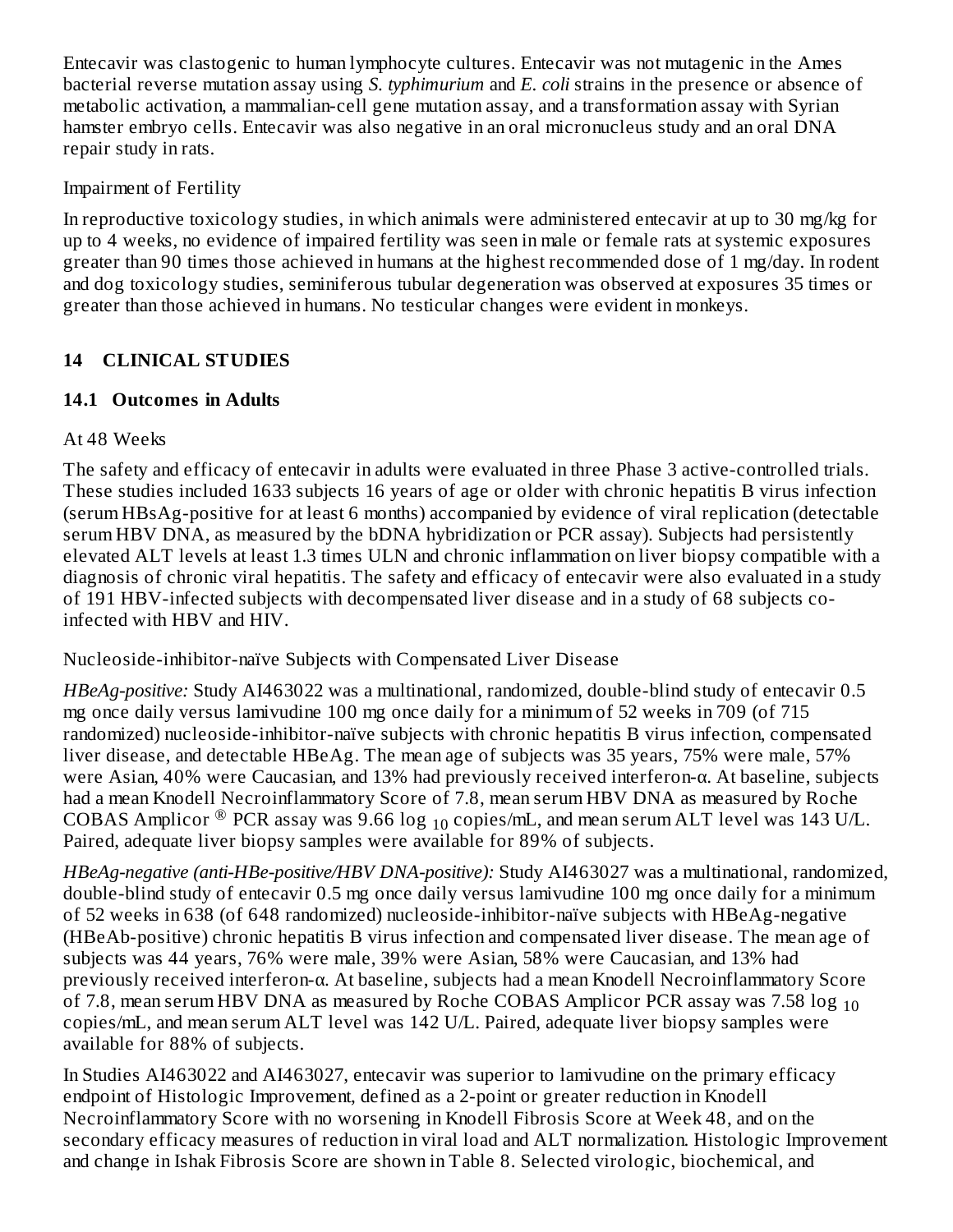|                               |                                                     | Study AI463022 (HBeAg-Positive) Study AI463027 (HBeAg-Negative) |                                                     |                                       |
|-------------------------------|-----------------------------------------------------|-----------------------------------------------------------------|-----------------------------------------------------|---------------------------------------|
|                               | <b>Entecavir</b><br>$0.5 \text{ mg}$<br>$n = 314$ a | Lamivudine<br>$100$ mg<br>$n = 314$ a                           | <b>Entecavir</b><br>$0.5 \text{ mg}$<br>$n = 296$ a | Lamivudine<br>$100$ mg<br>$n = 287$ a |
| <b>Histologic Improvement</b> |                                                     |                                                                 |                                                     |                                       |
| (Knodell Scores)              |                                                     |                                                                 |                                                     |                                       |
| Improvement b                 | 72%                                                 | 62%                                                             | 70%                                                 | 61%                                   |
| No improvement                | 21%                                                 | 24%                                                             | 19%                                                 | 26%                                   |
| <b>Ishak Fibrosis Score</b>   |                                                     |                                                                 |                                                     |                                       |
| Improvement <sup>c</sup>      | 39%                                                 | 35%                                                             | 36%                                                 | 38%                                   |
| No change                     | 46%                                                 | 40%                                                             | 41%                                                 | 34%                                   |
| Worsening <sup>c</sup>        | 8%                                                  | 10%                                                             | 12%                                                 | 15%                                   |
| Missing Week 48 biopsy        | 7%                                                  | 14%                                                             | 10%                                                 | 13%                                   |

**Table 8: Histologic Improvement and Change in Ishak Fibrosis Score at Week 48, Nucleoside-Inhibitor-Naïve Subjects in Studies AI463022 and AI463027**

a Subjects with evaluable baseline histology (baseline Knodell Necroinflammatory Score  $\geq$ 2).

 $\rm{b}$   $\geq$ 2-point decrease in Knodell Necroinflammatory Score from baseline with no worsening of the Knodell Fibrosis Score.

<sup>c</sup> For Ishak Fibrosis Score, improvement =  $\geq$ 1-point decrease from baseline and worsening =  $\geq$ 1-point increase from baseline.

#### **Table 9: Selected Virologic, Biochemical, and Serologic Endpoints at Week 48, Nucleoside-Inhibitor-Naïve Subjects in Studies AI463022 and AI463027**

|                                                                                                     | <b>Study AI463022</b><br>(HBeAg-Positive)          |                                     |                                                    | <b>Study AI463027</b><br>(HBeAg-Negative) |
|-----------------------------------------------------------------------------------------------------|----------------------------------------------------|-------------------------------------|----------------------------------------------------|-------------------------------------------|
|                                                                                                     | <b>Entecavir</b><br>0.5 <sub>mg</sub><br>$n = 354$ | Lamivudine<br>$100$ mg<br>$n = 355$ | <b>Entecavir</b><br>0.5 <sub>mg</sub><br>$n = 325$ | Lamivudine<br>$100$ mg<br>$n = 313$       |
| HBV DNA <sup>a</sup>                                                                                |                                                    |                                     |                                                    |                                           |
| Proportion undetectable (<300<br>copies/mL)                                                         | 67%                                                | 36%                                 | 90%                                                | 72%                                       |
| Mean change from baseline (log<br>$_{10}$ copies/mL)                                                | $-6.86$                                            | $-5.39$                             | $-5.04$                                            | $-4.53$                                   |
| ALT normalization $(\leq 1 \times \text{ULN})$                                                      | 68%                                                | 60%                                 | 78%                                                | 71%                                       |
| HBeAg seroconversion                                                                                | 21%                                                | 18%                                 | NA                                                 | <b>NA</b>                                 |
| <sup>a</sup> Roche COBAS Amplicor PCR assay [lower limit of quantification (LLOQ) = 300 copies/mL]. |                                                    |                                     |                                                    |                                           |

Histologic Improvement was independent of baseline levels of HBV DNA or ALT.

Lamivudine-refractory Subjects with Compensated Liver Disease

Study AI463026 was a multinational, randomized, double-blind study of entecavir in 286 (of 293 randomized) subjects with lamivudine-refractory chronic hepatitis B virus infection and compensated liver disease. Subjects receiving lamivudine at study entry either switched to entecavir 1 mg once daily (with neither a washout nor an overlap period) or continued on lamivudine 100 mg for a minimum of 52 weeks. The mean age of subjects was 39 years, 76% were male, 37% were Asian, 62% were Caucasian, and 52% had previously received interferon-α. The mean duration of prior lamivudine therapy was 2.7 years, and 85% had lamivudine resistance substitutions at baseline by an investigational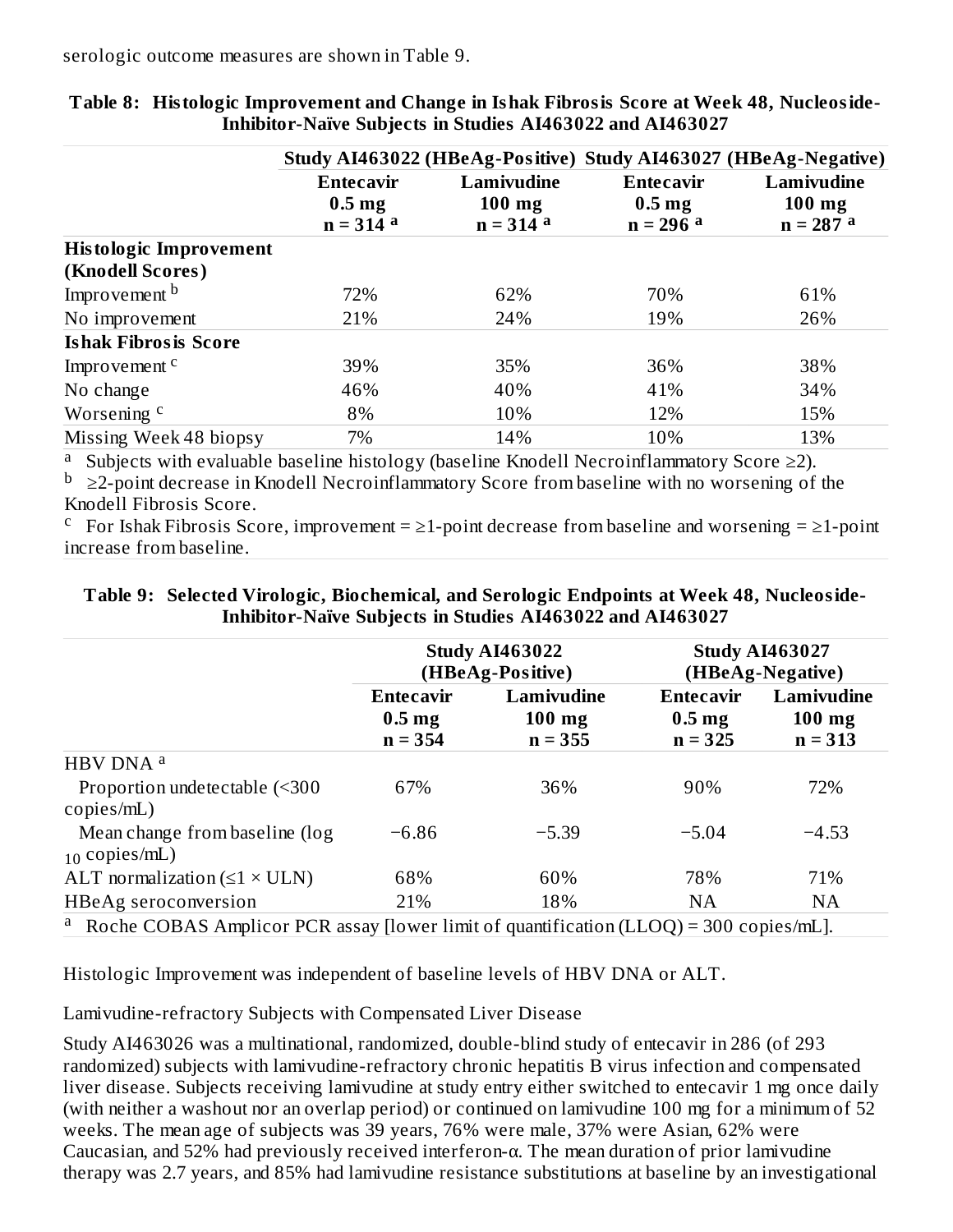line probe assay. At baseline, subjects had a mean Knodell Necroinflammatory Score of 6.5, mean serum HBV DNA as measured by Roche COBAS Amplicor PCR assay was 9.36  $\log_{10}$  copies/mL, and mean serum ALT level was 128 U/L. Paired, adequate liver biopsy samples were available for 87% of subjects.

Entecavir was superior to lamivudine on a primary endpoint of Histologic Improvement (using the Knodell Score at Week 48). These results and change in Ishak Fibrosis Score are shown in Table 10. Table 11 shows selected virologic, biochemical, and serologic endpoints.

| 55% |     |
|-----|-----|
|     |     |
|     | 28% |
| 34% | 57% |
|     |     |
| 34% | 16% |
| 44% | 42% |
| 11% | 26% |
| 11% | 16% |
|     |     |

#### **Table 10: Histologic Improvement and Change in Ishak Fibrosis Score at Week 48, Lamivudine-Refractory Subjects in Study AI463026**

a Subjects with evaluable baseline histology (baseline Knodell Necroinflammatory Score ≥2).

 $\rm{b}$   $\geq$ 2-point decrease in Knodell Necroinflammatory Score from baseline with no worsening of the Knodell Fibrosis Score.

For Ishak Fibrosis Score, improvement =  $\geq$  1-point decrease from baseline and worsening =  $\geq$  1-point increase from baseline.

#### **Table 11: Selected Virologic, Biochemical, and Serologic Endpoints at Week 48, Lamivudine-Refractory Subjects in Study AI463026**

|                                                                     | <b>Entecavir</b><br>1 <sub>mg</sub><br>$n = 141$ | Lamivudine<br>$100$ mg<br>$n = 145$ |
|---------------------------------------------------------------------|--------------------------------------------------|-------------------------------------|
| HBV DNA <sup>a</sup>                                                |                                                  |                                     |
| Proportion undetectable (<300                                       | 19%                                              | $1\%$                               |
| copies/mL)                                                          |                                                  |                                     |
| Mean change from baseline ( $\log_{10}$<br>copies/mL)               | $-5.11$                                          | $-0.48$                             |
| ALT normalization $(\leq 1 \times \text{ULN})$                      | 61%                                              | 15%                                 |
| HBeAg seroconversion                                                | 8%                                               | 3%                                  |
| <sup>a</sup> Roche COBAS Amplicor PCR assay (LLOQ = 300 copies/mL). |                                                  |                                     |

Histologic Improvement was independent of baseline levels of HBV DNA or ALT.

Subjects with Decompensated Liver Disease

Study AI463048 was a randomized, open-label study of entecavir 1 mg once daily versus adefovir dipivoxil 10 mg once daily in 191 (of 195 randomized) adult subjects with HBeAg-positive or -negative chronic HBV infection and evidence of hepatic decompensation, defined as a Child-Turcotte-Pugh (CTP) score of 7 or higher. Subjects were either HBV-treatment-naïve or previously treated, predominantly with lamivudine or interferon-α.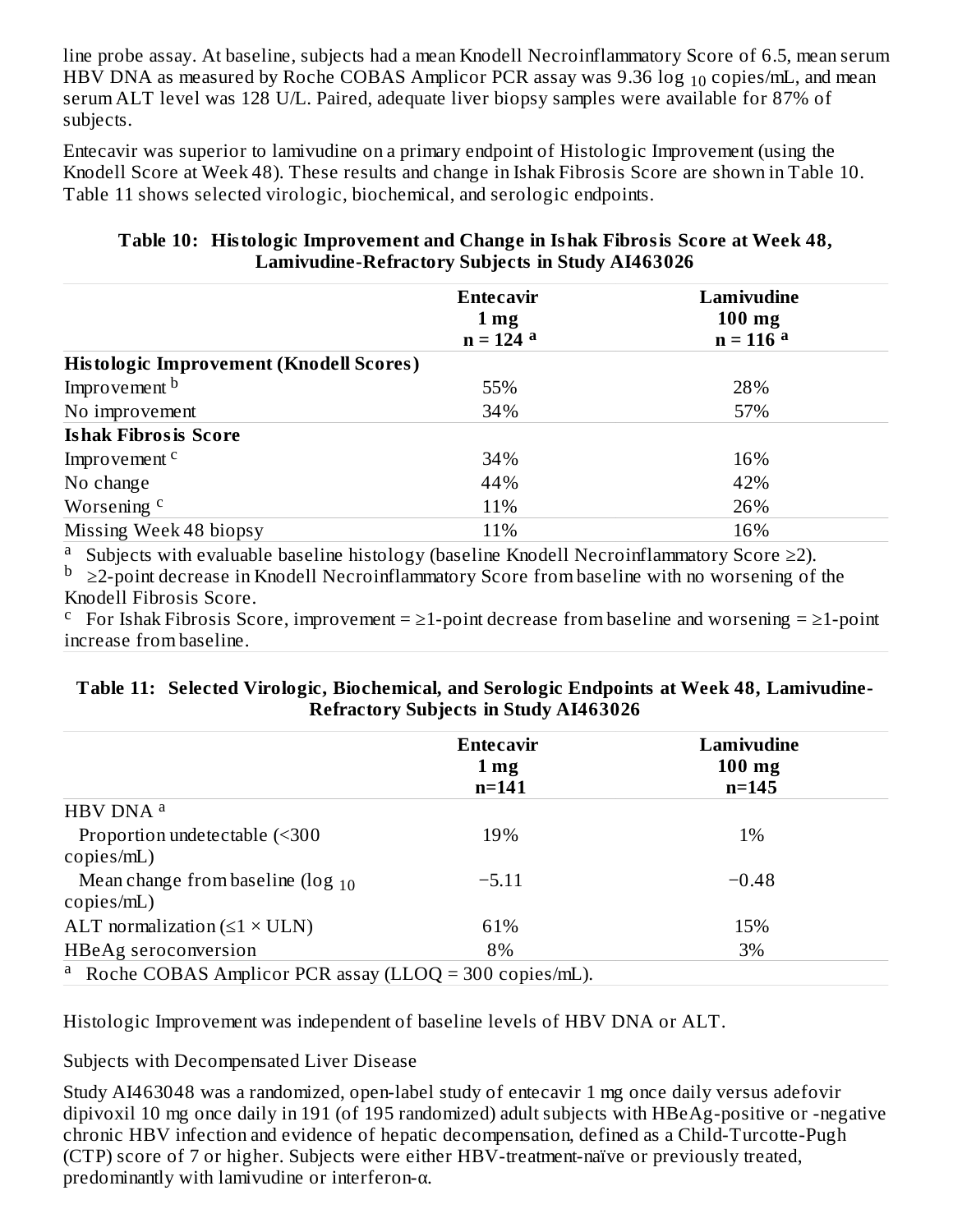In Study AI463048, 100 subjects were randomized to treatment with entecavir and 91 subjects to treatment with adefovir dipivoxil. Two subjects randomized to treatment with adefovir dipivoxil actually received treatment with entecavir for the duration of the study. The mean age of subjects was 52 years, 74% were male, 54% were Asian, 33% were Caucasian, and 5% were Black/African American. At baseline, subjects had a mean serum HBV DNA by PCR of 7.83  $\log_{10}$  copies/mL and mean ALT level of 100 U/L; 54% of subjects were HBeAg-positive; 35% had genotypic evidence of lamivudine resistance. The baseline mean CTP score was 8.6. Results for selected study endpoints at Week 48 are shown in Table 12.

|                                                                                                                                                                                                                                                                 | <b>Entecavir</b><br>1 <sub>mg</sub> | <b>Adefovir Dipivoxil</b><br>$10 \text{ mg}$ |
|-----------------------------------------------------------------------------------------------------------------------------------------------------------------------------------------------------------------------------------------------------------------|-------------------------------------|----------------------------------------------|
|                                                                                                                                                                                                                                                                 | $n = 100a$                          | $n = 91a$                                    |
| HBV DNA b                                                                                                                                                                                                                                                       |                                     |                                              |
| Proportion undetectable (<300<br>copies/mL)                                                                                                                                                                                                                     | 57%                                 | 20%                                          |
| Stable or improved CTP score <sup>c</sup>                                                                                                                                                                                                                       | 61%                                 | 67%                                          |
| HBsAg loss                                                                                                                                                                                                                                                      | 5%                                  | 0                                            |
| Normalization of ALT $(\leq 1 \times \text{ULN})^d$                                                                                                                                                                                                             | 49/78 (63%)                         | 33/71 (46%)                                  |
| <sup>a</sup> Endpoints were analyzed using intention-to-treat (ITT) method, treated subjects as randomized.<br><sup>b</sup> Roche COBAS Amplicor PCR assay (LLOQ = 300 copies/mL).<br><sup>c</sup> Defined as decrease or no change from baseline in CTP score. |                                     |                                              |
| $d$ Denominator is subjects with abnormal values at baseline.                                                                                                                                                                                                   |                                     |                                              |
| ULN=upper limit of normal.                                                                                                                                                                                                                                      |                                     |                                              |

#### **Table 12: Selected Endpoints at Week 48, Subjects with Decompensated Liver Dis eas e, Study AI463048**

Subjects Co-infected with HIV and HBV

Study AI463038 was a randomized, double-blind, placebo-controlled study of entecavir versus placebo in 68 subjects co-infected with HIV and HBV who experienced recurrence of HBV viremia while receiving a lamivudine-containing highly active antiretroviral (HAART) regimen. Subjects continued their lamivudine-containing HAART regimen (lamivudine dose 300 mg/day) and were assigned to add either entecavir 1 mg once daily (51 subjects) or placebo (17 subjects) for 24 weeks followed by an open-label phase for an additional 24 weeks where all subjects received entecavir. At baseline, subjects had a mean serum HBV DNA level by PCR of 9.13  $\log_{10}$  copies/mL. Ninety-nine percent of subjects were HBeAg-positive at baseline, with a mean baseline ALT level of 71.5 U/L. Median HIV RNA level remained stable at approximately 2  $\log_{10}$  copies/mL through 24 weeks of blinded therapy. Virologic and biochemical endpoints at Week 24 are shown in Table 13. There are no data in patients with HIV/HBV co-infection who have not received prior lamivudine therapy. Entecavir has not been evaluated in HIV/HBV co-infected patients who were not simultaneously receiving effective HIV treatment *[see Warnings and Precautions (5.2)]* .

| Table 13: Virologic and Biochemical Endpoints at Week 24, Study AI463038 |  |
|--------------------------------------------------------------------------|--|
|                                                                          |  |

|                                                       | Entecavir 1 mg <sup>a</sup><br>$n = 51$ | Placebo <sup>a</sup><br>$n = 17$ |  |
|-------------------------------------------------------|-----------------------------------------|----------------------------------|--|
| HBV DNA b                                             |                                         |                                  |  |
| Proportion undetectable (<300<br>copies/mL)           | 6%                                      |                                  |  |
| Mean change from baseline ( $\log_{10}$<br>copies/mL) | $-3.65$                                 | $+0.11$                          |  |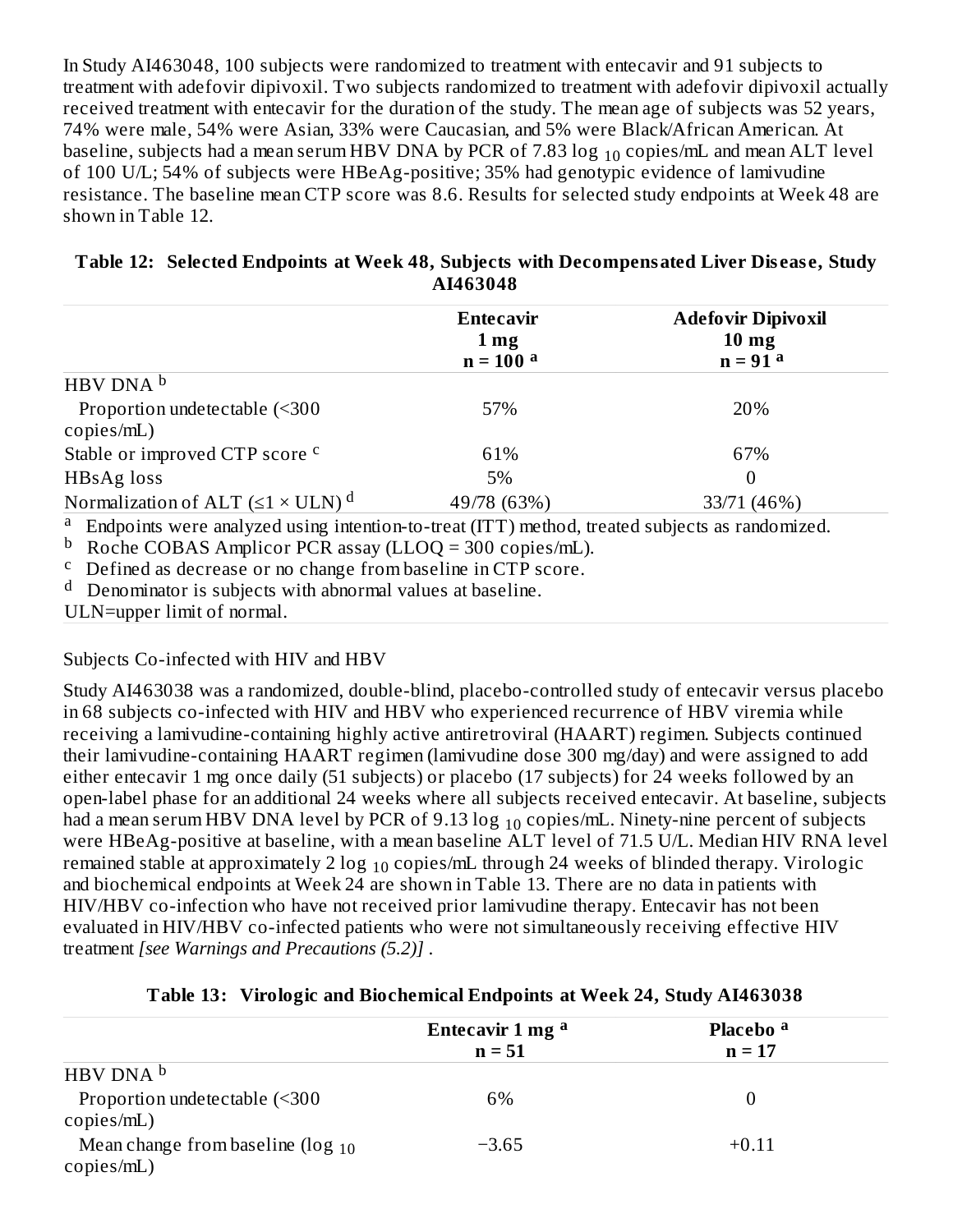#### 34% c 8% c

All subjects also received a lamivudine-containing HAART regimen. a

<sup>b</sup> Roche COBAS Amplicor PCR assay (LLOQ = 300 copies/mL).

<sup>c</sup> Percentage of subjects with abnormal  $ALT$  (>1  $\times$  ULN) at baseline who achieved ALT normalization (n=35 for Entecavir and n=12 for placebo).

For subjects originally assigned to entecavir, at the end of the open-label phase (Week 48), 8% of subjects had HBV DNA <300 copies/mL by PCR, the mean change from baseline HBV DNA by PCR was  $-4.20$  log  $_{10}$  copies/mL, and 37% of subjects with abnormal ALT at baseline had ALT normalization ( $\leq 1 \times$  ULN).

# Beyond 48 Weeks

The optimal duration of therapy with entecavir is unknown. According to protocol-mandated criteria in the Phase 3 clinical trials, subjects discontinued entecavir or lamivudine treatment after 52 weeks according to a definition of response based on HBV virologic suppression (<0.7 MEq/mL by bDNA assay) and loss of HBeAg (in HBeAg-positive subjects) or  $ALT < 1.25 \times ULN$  (in HBeAg-negative subjects) at Week 48. Subjects who achieved virologic suppression but did not have serologic response (HBeAg-positive) or did not achieve ALT <1.25 × ULN (HBeAg-negative) continued blinded dosing through 96 weeks or until the response criteria were met. These protocol-specified subject management guidelines are not intended as guidance for clinical practice.

# *Nucleoside-inhibitor-naïve Subjects*

Among nucleoside-inhibitor-naïve, HBeAg-positive subjects (Study AI463022), 243 (69%) entecavirtreated subjects and 164 (46%) lamivudine-treated subjects continued blinded treatment for up to 96 weeks. Of those continuing blinded treatment in Year 2, 180 (74%) entecavir subjects and 60 (37%) lamivudine subjects achieved HBV DNA < 300 copies/mL by PCR at the end of dosing (up to 96 weeks). 193 (79%) entecavir subjects achieved  $ALT \le 1 \times ULN$  compared to 112 (68%) lamivudine subjects, and HBeAg seroconversion occurred in 26 (11%) entecavir subjects and 20 (12%) lamivudine subjects.

Among nucleoside-inhibitor-naïve, HBeAg-positive subjects, 74 (21%) entecavir subjects and 67 (19%) lamivudine subjects met the definition of response at Week 48, discontinued study drugs, and were followed off treatment for 24 weeks. Among entecavir responders, 26 (35%) subjects had HBV DNA < 300 copies/mL, 55 (74%) subjects had  $ALT \le 1 \times ULN$ , and 56 (76%) subjects sustained HBeAg seroconversion at the end of follow-up. Among lamivudine responders, 20 (30%) subjects had HBV DNA < 300 copies/mL, 41 (61%) subjects had ALT  $\leq$ 1 × ULN, and 47 (70%) subjects sustained HBeAg seroconversion at the end of follow-up.

Among nucleoside-inhibitor-naïve, HBeAg-negative subjects (Study AI463027), 26 (8%) entecavirtreated subjects and 28 (9%) lamivudine-treated subjects continued blinded treatment for up to 96 weeks. In this small cohort continuing treatment in Year 2, 22 entecavir and 16 lamivudine subjects had HBV DNA <300 copies/mL by PCR, and 7 and 6 subjects, respectively, had  $ALT \leq 1 \times ULN$  at the end of dosing (up to 96 weeks).

Among nucleoside-inhibitor-naïve, HBeAg-negative subjects, 275 (85%) entecavir subjects and 245 (78%) lamivudine subjects met the definition of response at Week 48, discontinued study drugs, and were followed off treatment for 24 weeks. In this cohort, very few subjects in each treatment arm had HBV DNA <300 copies/mL by PCR at the end of follow-up. At the end of follow-up, 126 (46%) entecavir subjects and 84 (34%) lamivudine subjects had  $ALT \le 1 \times ULN$ .

# *Lamivudine-refractory Subjects*

Among lamivudine-refractory subjects (Study AI463026), 77 (55%) entecavir-treated subjects and 3 (2%) lamivudine subjects continued blinded treatment for up to 96 weeks. In this cohort of entecavir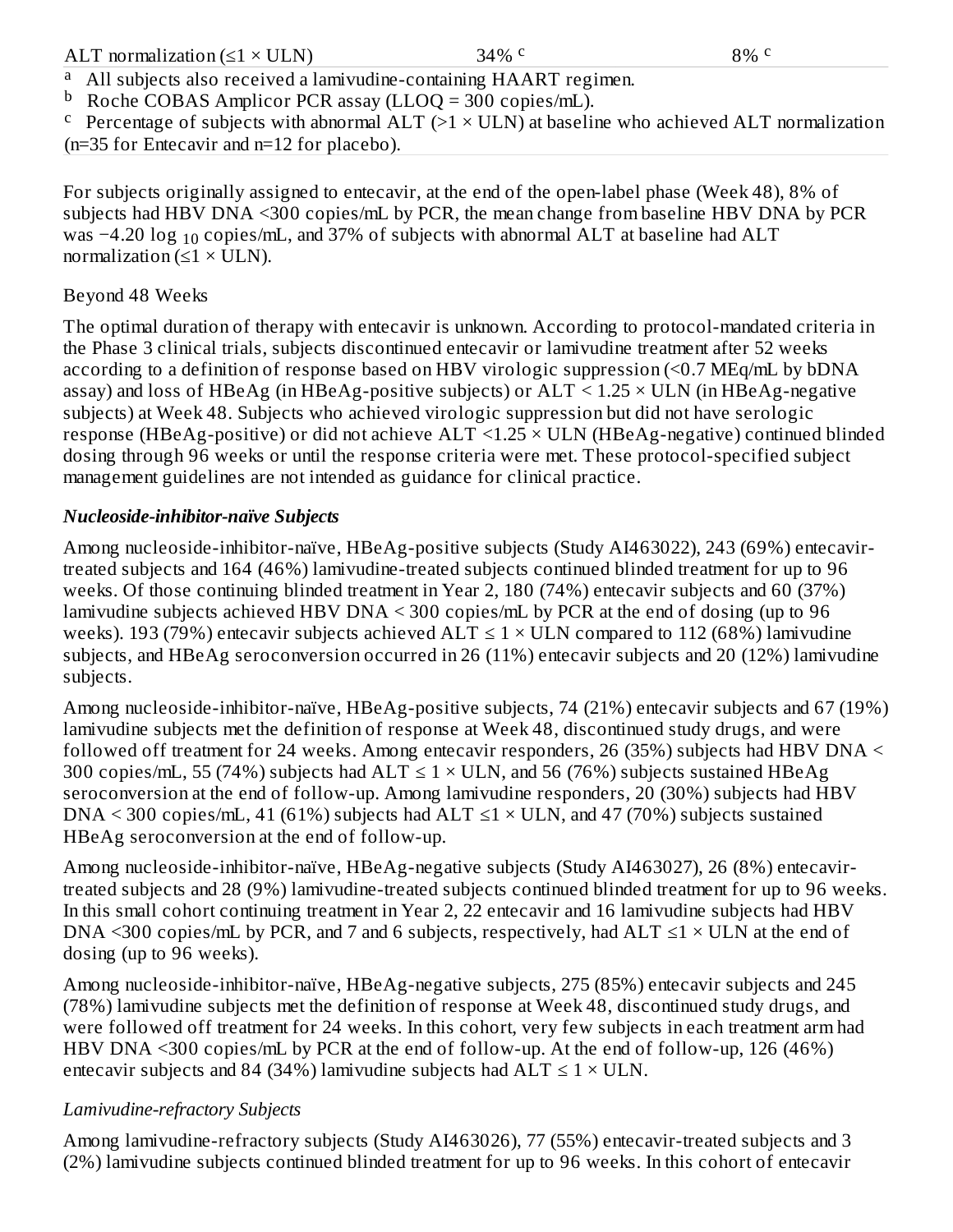subjects, 31 (40%) subjects achieved HBV DNA < 300 copies/mL, 62 (81%) subjects had ALT  $\leq$ 1 × ULN, and 8 (10%) subjects demonstrated HBeAg seroconversion at the end of dosing.

# **14.2 Outcomes in Pediatric Subjects**

The pharmacokinetics, safety and antiviral activity of entecavir in pediatric subjects were initially assessed in Study AI463028. Twenty-four treatment-naïve and 19 lamivudine-experienced HBeAgpositive pediatric subjects 2 to less than 18 years of age with compensated CHB and elevated ALT were treated with entecavir 0.015 mg/kg (up to 0.5 mg) or 0.03 mg/kg (up to 1 mg) once daily. Fiftyeight percent (14/24) of treatment-naïve subjects and 47% (9/19) of lamivudine-experienced subjects achieved HBV DNA <50 IU/mL at Week 48 and ALT normalized in 83% (20/24) of treatment-naïve and 95% (18/19) of lamivudine-experienced subjects.

Safety and antiviral efficacy were confirmed in Study AI463189, an ongoing study of entecavir among 180 nucleoside-inhibitor-treatment-naïve pediatric subjects 2 to less than 18 years of age with HBeAgpositive chronic hepatitis B infection, compensated liver disease, and elevated ALT. Subjects were randomized 2:1 to receive blinded treatment with entecavir 0.015 mg/kg up to 0.5 mg/day ( $N = 120$ ) or placebo (N=60). The randomization was stratified by age group (2 to 6 years;  $>$  6 to 12 years; and  $>$  12 to < 18 years). Baseline demographics and HBV disease characteristics were comparable between the 2 treatment arms and across age cohorts. At study entry, the mean HBV DNA was 8.1  $\log_{10}$  IU/mL and mean ALT was 103 U/L. The primary efficacy endpoint was a composite of HBeAg seroconversion and serum HBV DNA < 50 IU/mL at Week 48 assessed in the first 123 subjects reaching 48 weeks of blinded treatment. Twenty-four percent (20/82) of subjects in the entecavir-treated group and 2% (1/41) of subjects in the placebo-treated group met the primary endpoint. Forty-six percent (38/82) of entecavir-treated subjects and 2% (1/41) of placebo-treated subjects achieved HBV DNA <50 IU/mL at Week 48. ALT normalization occurred in 67% (55/82) of entecavir-treated subjects and 22% (9/41) of placebo-treated subjects; 24% (20/82) of entecavir-treated subjects and 12% (5/41) of placebo-treated subjects had HBeAg seroconversion.

# **16 HOW SUPPLIED/STORAGE AND HANDLING**

Entecavir Tablets are available in the following strengths and configurations of plastic bottles with child-resistant closures:

| <b>Product Strength</b><br>and | <b>Description</b>                         | <b>Quantity</b> | <b>NDC Number</b> |
|--------------------------------|--------------------------------------------|-----------------|-------------------|
| <b>Dosage Form</b>             |                                            |                 |                   |
| Entecavir Tablets,             | White to off-white, round tablet, debossed | 30 tablets      | 50771-013-01      |
| <b>USP</b>                     | with "Y13" on one side.                    | 90 tablets      | 50771-013-02      |
| $0.5$ mg                       |                                            |                 |                   |
| Entecavir Tablets,             | White to off-white, round tablet, debossed | 30 tablets      | 50771-014-01      |
| <b>USP</b>                     | with "Y14" on one side.                    |                 |                   |
| $1 \text{ mg}$                 |                                            |                 |                   |

Storage

Entecavir Tablets should be stored in a tightly closed container at 25°C (77°F); excursions permitted between 15°C and 30°C (59°F and 86°F) [see USP Controlled Room Temperature]. Store entecavir tablets in a tightly closed container to protect from light.

# **17 PATIENT COUNSELING INFORMATION**

See FDA-approved patient labeling (Patient Information).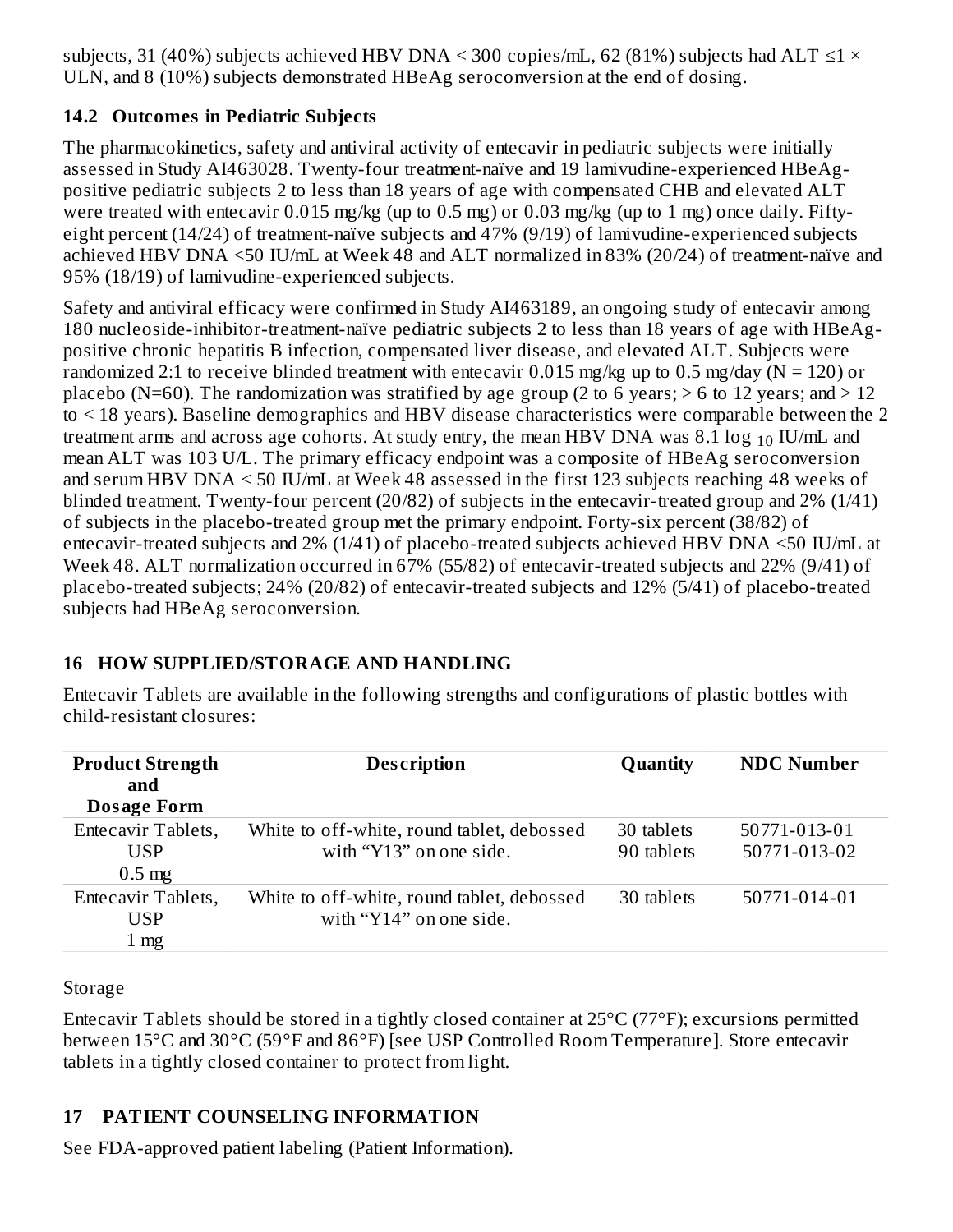### Severe Acute Exacerbation of Hepatitis after Discontinuation of Treatment

Inform patients that discontinuation of anti-hepatitis B therapy, including entecavir, may result in severe acute exacerbations of hepatitis B. Advise the patient to not discontinue entecavir without first informing their healthcare provider [ *see Warnings and Precautions (5.1)*].

#### Risk of Development of HIV-1 Resistance in Patients with HIV-1 Coinfection

Inform patients that if they have or develop HIV infection and are not receiving effective HIV treatment, entecavir may increase the risk of development of resistance to HIV medication *[see Warnings and Precautions (5.2)]* .

#### Lactic Acidosis and Severe Hepatomegaly

Lactic acidosis and severe hepatomegaly with steatosis, including fatal cases, have been reported with use of drugs similar to entecavir. Advise patients to contact their healthcare provider immediately and stop entecavir if they develop clinical symptoms suggestive of lactic acidosis or pronounced hepatotoxicity *[see Warnings and Precautions (5.3)]* .

#### Missed Dosage

Inform patients that it is important to take entecavir on a regular dosing schedule on an empty stomach (at least 2 hours after a meal and 2 hours before the next meal) and to avoid missing doses as it can result in development of resistance *[see Dosage and Administration (2.1)]* .

#### Treatment Duration

Advise patients that in the treatment of chronic hepatitis B, the optimal duration of treatment is unknown. The relationship between response and long-term prevention of outcomes such as hepatocellular carcinoma is not known.

#### Instructions for Use

Patients/caregivers should refer to the steps in the Patient Information section that demonstrate how to take entecavir tablets dose.

#### Pregnancy Registry

Advise patients that there is a pregnancy exposure registry that monitors pregnancy outcomes in women exposed to entecavir during pregnancy [ *see Use in Specific Populations (8.1)*].

### **Patient Information**

### **Entecavir [EN-TEK-A-VIR] Tablets**

Read this Patient Information before you start taking entecavir tablets and each time you get a refill. There may be new information. This information does not take the place of talking with your healthcare provider about your medical condition or treatment.

### **What is the most important information I should know about entecavir tablets?**

### 1. **Your hepatitis B virus (HBV) infection may get wors e if you stop taking entecavir tablets.**

This usually happens within 6 months after stopping entecavir tablets.

- Take entecavir tablets exactly as prescribed.
- Do not run out of entecavir tablets.
- Do not stop entecavir tablets without talking to your healthcare provider.
- Your healthcare provider should monitor your health and do regular blood tests to check your liver if you stop taking entecavir tablets.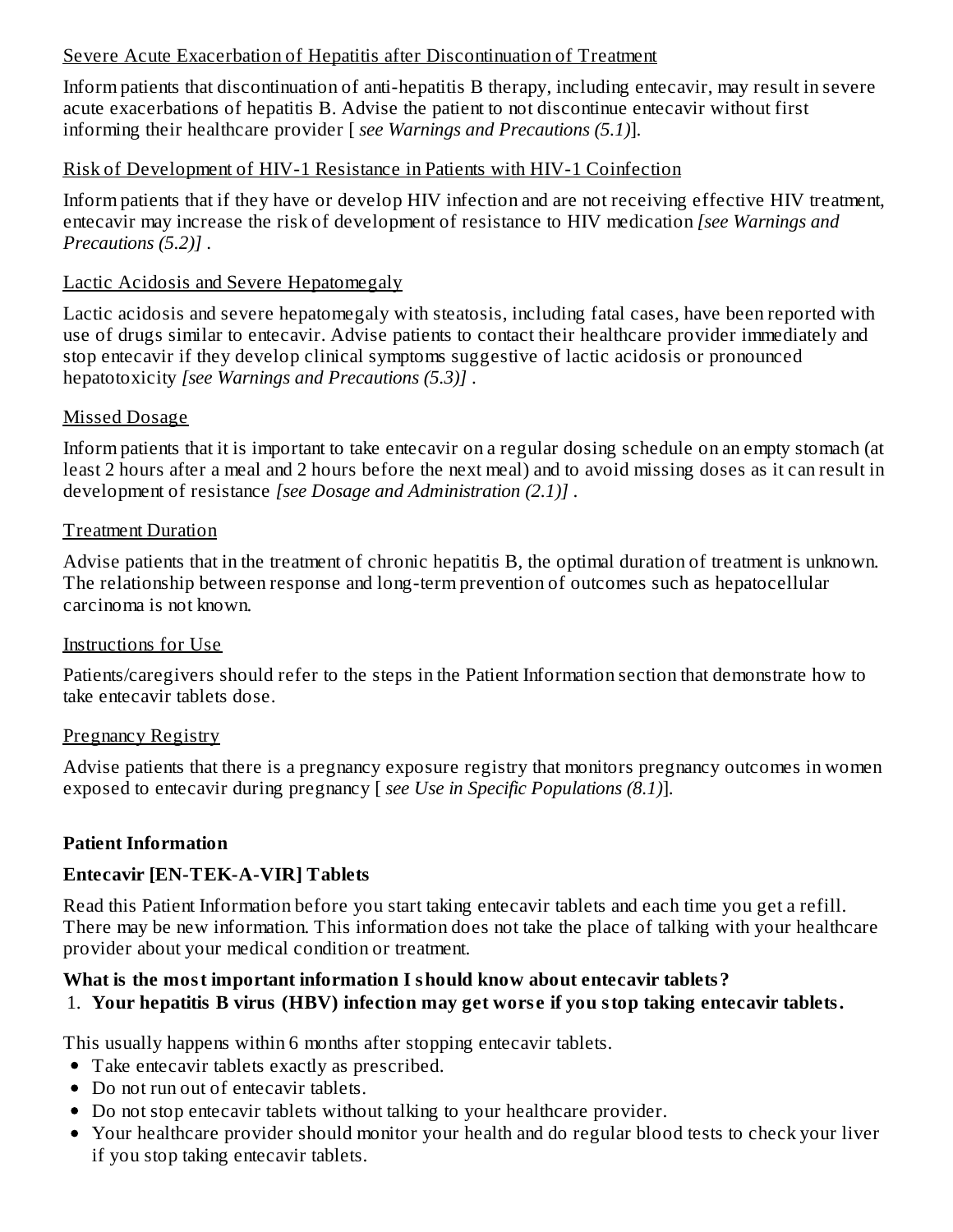1. **If you have or get HIV that is not being treated with medicines while taking entecavir tablets, the HIV virus may develop resistance to certain HIV medicines and become harder to treat.** You should get an HIV test before you start taking entecavir tablets and anytime after that when there is a chance you were exposed to HIV.

# **Entecavir tablets can caus e s erious side effects including:**

1. **Lactic acidosis (buildup of acid in the blood). Some people who have taken entecavir tablets or medicines like entecavir tablets (a nucleoside analogue) have developed a s erious condition called lactic acidosis.** Lactic acidosis is a serious medical emergency that can cause death. Lactic acidosis must be treated in the hospital. Reports of lactic acidosis with entecavir tablets generally involved patients who were seriously ill due to their liver disease or other medical condition.

#### **Call your healthcare provider right away if you get any of the following signs or symptoms of lactic acidosis:**

- You feel very weak or tired.
- You have unusual (not normal) muscle pain.
- You have trouble breathing.
- You have stomach pain with nausea and vomiting.
- You feel cold, especially in your arms and legs.
- You feel dizzy or light-headed.
- You have a fast or irregular heartbeat.
- 1. **Serious liver problems. Some people who have taken medicines like entecavir tablets have developed s erious liver problems called hepatotoxicity, with liver enlargement (hepatomegaly) and fat in the liver (steatosis). Hepatomegaly with steatosis is a s erious medical emergency that can caus e death.**

#### Call your healthcare provider right away if you get any of the following signs or symptoms of liver **problems:**

- Your skin or the white part of your eyes turns yellow (jaundice).
- Your urine turns dark.
- Your bowel movements (stools) turn light in color.
- You don't feel like eating food for several days or longer.
- You feel sick to your stomach (nausea).
- You have lower stomach pain.

You may be more likely to get lactic acidosis or serious liver problems if you are female, very overweight, or have been taking nucleoside analogue medicines, like entecavir tablets, for a long time.

### **What are entecavir tablets?**

Entecavir tablets are a prescription medicine used to treat chronic hepatitis B virus (HBV) in adults and children 2 years of age and older who have active liver disease.

- Entecavir tablets will not cure HBV.
- Entecavir tablets may lower the amount of HBV in the body.
- Entecavir tablets may lower the ability of HBV to multiply and infect new liver cells.
- Entecavir tablets may improve the condition of your liver.
- It is not known whether entecavir tablets will reduce your chances of getting liver cancer or liver damage (cirrhosis), which may be caused by chronic HBV infection.
- It is not known if entecavir tablets are safe and effective for use in children less than 2 years of age.

# **What should I tell my healthcare provider before taking entecavir tablets?**

Before you take entecavir tablets, tell your healthcare provider if you: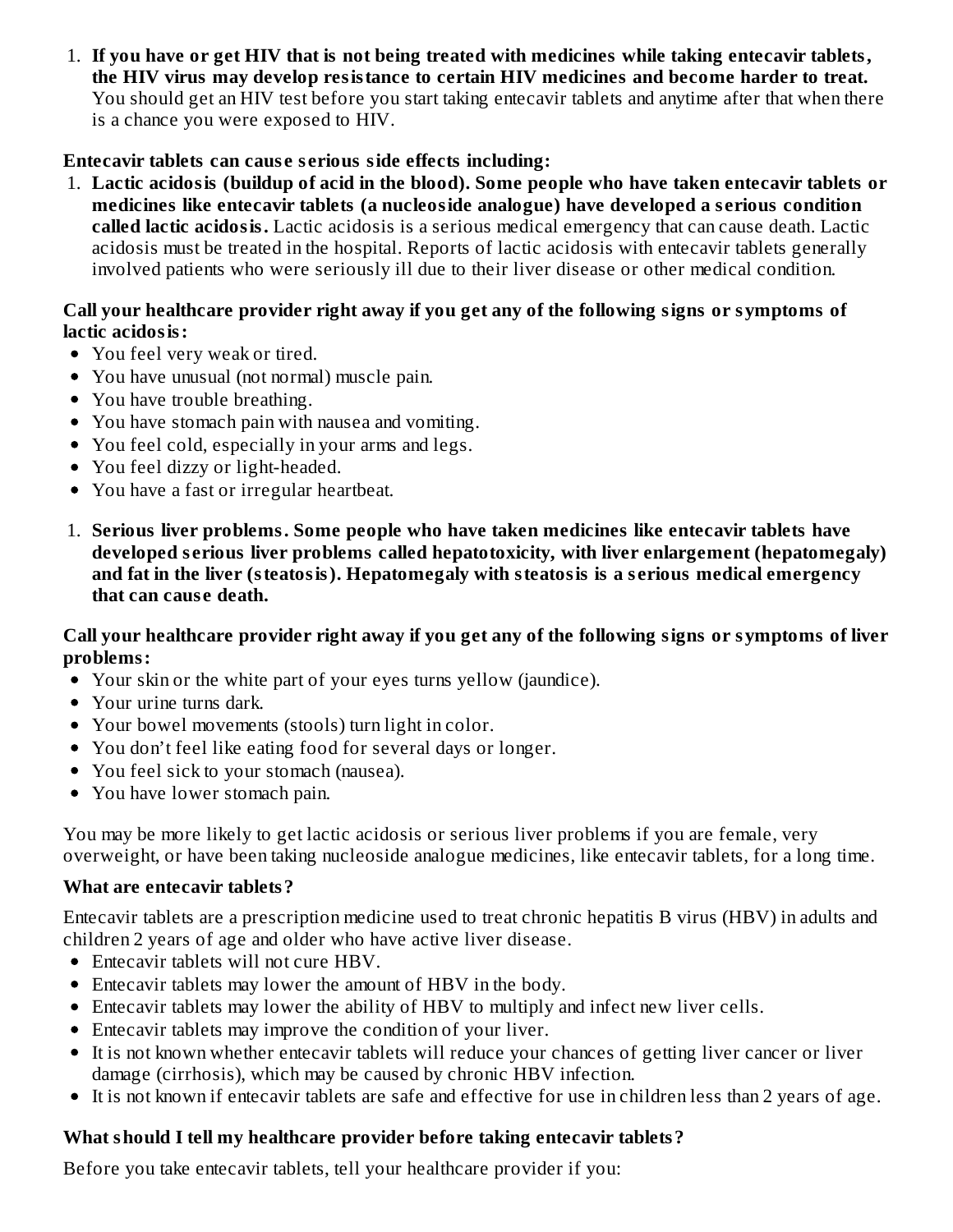- have kidney problems. Your entecavir tablets dose or schedule may need to be changed.
- have received medicine for HBV before. Some people, especially those who have already been treated with certain other medicines for HBV infection, may develop resistance to entecavir tablets. These people may have less benefit from treatment with entecavir tablets and may have worsening of hepatitis after resistant virus appears. Your healthcare provider will test the level of the hepatitis B virus in your blood regularly.
- have any other medical conditions.
- are pregnant or plan to become pregnant. It is not known if entecavir tablets will harm your unborn baby. Talk to your healthcare provider if you are pregnant or plan to become pregnant. **Antiretroviral Pregnancy Registry.** If you take entecavir tablets while you are pregnant, talk to your healthcare provider about how you can take part in the entecavir tablets Antiretroviral Pregnancy Registry. The purpose of the pregnancy registry is to collect information about the health of you and your baby.
- are breastfeeding or plan to breastfeed. It is not known if entecavir tablets can pass into your breast milk. You and your healthcare provider should decide if you will take entecavir tablets or breastfeed.

**Tell your healthcare provider about all the medicines you take,** including prescription and over-thecounter medicines, vitamins, and herbal supplements. Especially tell your healthcare provider if you have taken a medicine to treat HBV in the past.

Know the medicines you take. Keep a list of your medicines with you to show your healthcare provider and pharmacist when you get a new medicine.

## **How should I take entecavir tablets?**

- $\ddot{Y}$  Take entecavir tablets exactly as your healthcare provider tells you to.
- $\ddot{Y}$  Your healthcare provider will tell you how much entecavir tablets to take.
- Ÿ Your healthcare provider will tell you when and how often to take entecavir tablets.

Ÿ **Take entecavir tablets on an empty stomach,** at least 2 hours after a meal and at least 2 hours before the next meal.

### Ÿ **Do not change your dos e or stop taking entecavir tablets without talking to your healthcare provider.**

Ÿ **If you miss a dos e of entecavir tablets,** take it as soon as you remember and then take your next dose at its regular time. If it is almost time for your next dose, skip the missed dose. Do not take two doses at the same time. Call your healthcare provider or pharmacist if you are not sure what to do.

- When your supply of entecavir tablets starts to run low, call your healthcare provider or pharmacy for a refill. **Do not run out of entecavir tablets.**
- **If you take too much entecavir tablets,** call your healthcare provider or go to the nearest emergency room right away.

# **What are the possible side effects of entecavir tablets?**

### **Entecavir tablets may caus e s erious side effects. See** " **What is the most important information I should know about entecavir tablets?**"

# **The most common side effects of entecavir tablets include:**

- headache
- tiredness
- dizziness
- nausea

Tell your healthcare provider if you have any side effect that bothers you or that does not go away.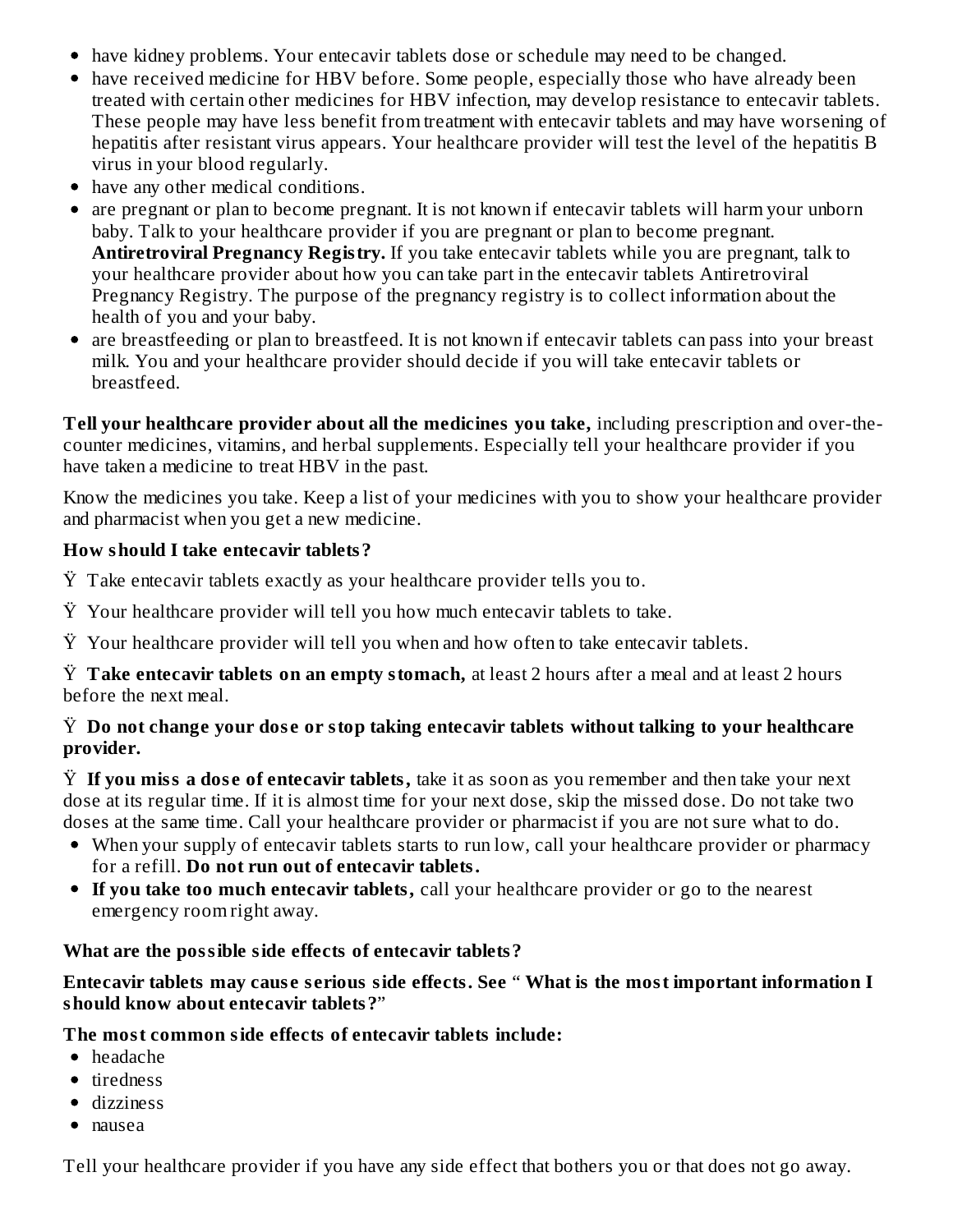These are not all the possible side effects of entecavir tablets. For more information, ask your healthcare provider or pharmacist.

Call your doctor for medical advice about side effects. You may report side effects to the FDA at 1- 800-FDA-1088.

### **How should I store entecavir tablets?**

- Store entecavir tablets at room temperature, between 68°F and 77°F (20°C and 25°C).
- Keep entecavir tablets in a tightly closed container.
- Store entecavir tablets in a tightly closed container to protect from light.
- Safely throw away entecavir tablets that are out of date or no longer needed. Dispose of unused medicines through community take-back disposal programs when available or place entecavir tablets in an unrecognizable closed container in the household trash.

### **Keep entecavir tablets and all medicines out of the reach of children.**

### **General information about the safe and effective us e of entecavir tablets**

Entecavir tablets do not stop you from spreading the hepatitis B virus (HBV) to others by sex, sharing needles, or being exposed to your blood. Talk with your healthcare provider about safe sexual practices that protect your partner. Never share needles. Do not share personal items that can have blood or body fluids on them, like toothbrushes or razor blades. A shot (vaccine) is available to protect people at risk from becoming infected with HBV.

Medicines are sometimes prescribed for purposes other than those listed in a Patient Information leaflet. Do not use entecavir tablets for a condition for which it was not prescribed. Do not give entecavir tablets to other people, even if they have the same symptoms you have. It may harm them.

This Patient Information leaflet summarizes the most important information about entecavir tablets. If you would like more information, talk with your healthcare provider. You can ask your healthcare provider or pharmacist for information about entecavir tablets that is written for health professionals.

### **What are the ingredients in entecavir tablets?**

Active ingredient: entecavir

Inactive ingredients in entecavir tablets: crospovidone, hypromellose, lactose monohydrate, microcrystalline cellulose, magnesium stearate, polyethylene glycol, polyvinyl alcohol, talc, titanium dioxide and water.

Manufactured by:

# **Yaopharma Co., Ltd**

100 Xingguang Avenue, Yubei District,

Chongqing, China 401121

Revised: 8/2019

# **Entecavir Tablets 0.5 mg Repres entative Packaging**

30 Tablets NDC 50771-013-01 Entecavir Tablets 0.5 mg Yaopharma Co., Ltd. Rx only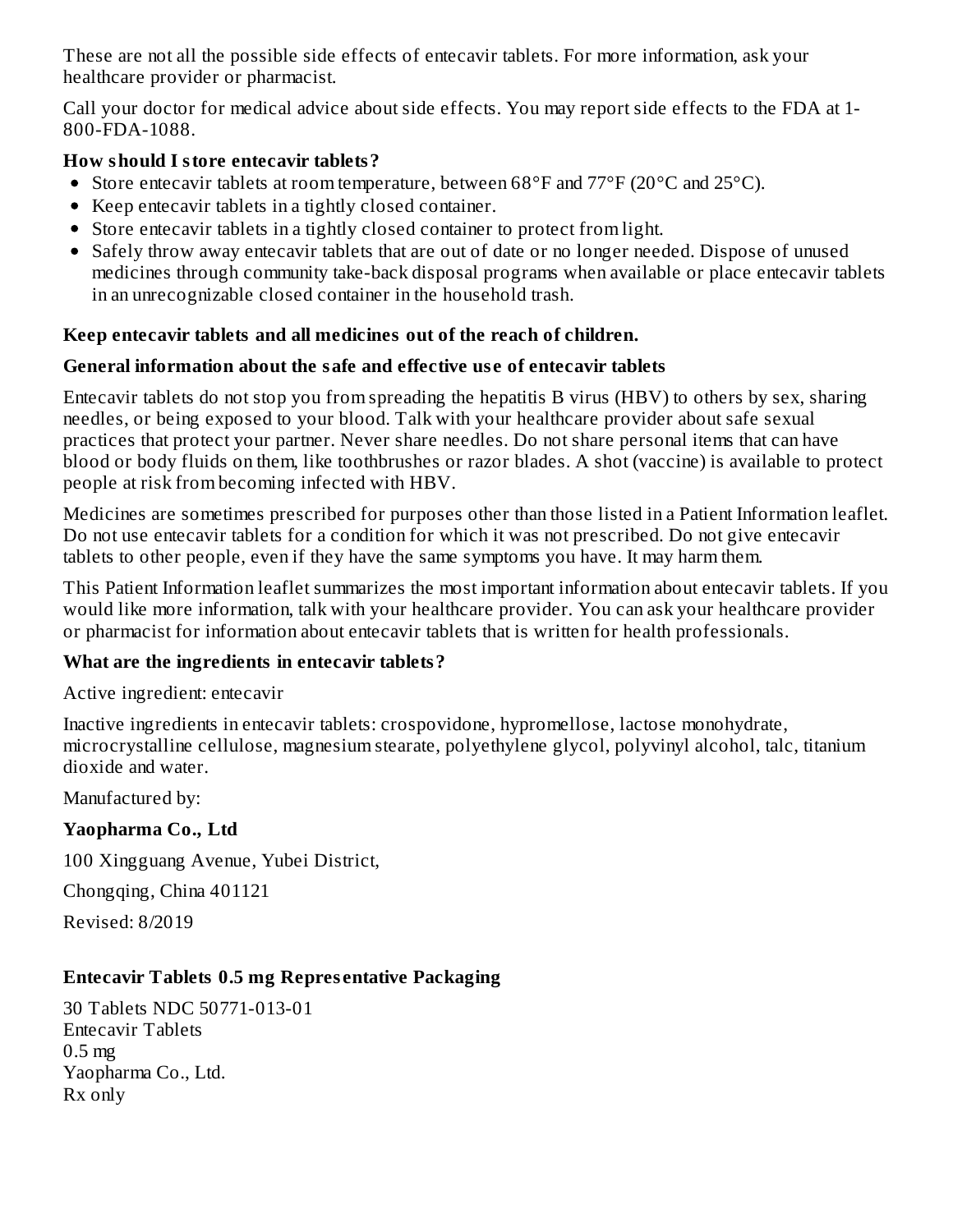

# **Entecavir Tablets 0.5 mg Repres entative Packaging**

90 Tablets NDC 50771-013-02 Entecavir Tablets 0.5 mg Yaopharma Co., Ltd. Rx only



# **Entecavir Tablets 1 mg Repres entative Packaging**

30 Tablets NDC 50771-014-01 Entecavir Tablets 1 mg Yaopharma Co., Ltd. Rx only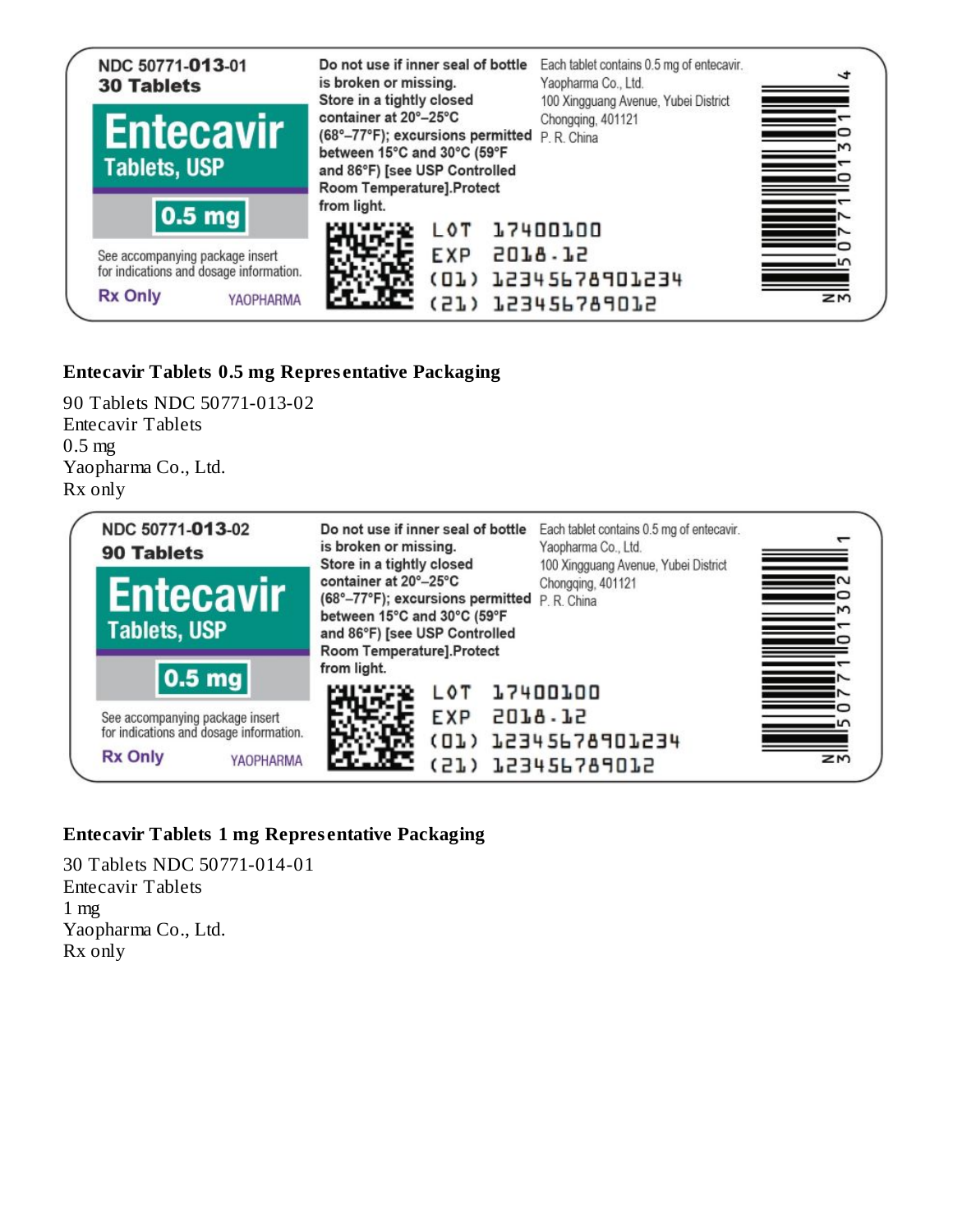

| <b>ENTECAVIR</b>                                                       |                         |                      |                    |                          |               |
|------------------------------------------------------------------------|-------------------------|----------------------|--------------------|--------------------------|---------------|
| entecavir tablet, film coated                                          |                         |                      |                    |                          |               |
|                                                                        |                         |                      |                    |                          |               |
| <b>Product Information</b>                                             |                         |                      |                    |                          |               |
| Product Type                                                           | HUMAN PRESCRIPTION DRUG |                      | Item Code (Source) |                          | NDC:50771-013 |
| <b>Route of Administration</b>                                         | ORAL                    |                      |                    |                          |               |
|                                                                        |                         |                      |                    |                          |               |
|                                                                        |                         |                      |                    |                          |               |
| <b>Active Ingredient/Active Moiety</b>                                 |                         |                      |                    |                          |               |
|                                                                        | <b>Ingredient Name</b>  |                      |                    | <b>Basis of Strength</b> | Strength      |
| ENTECAVIR (UNII: 5968 Y6 H45M) (ENTECAVIR ANHYDROUS - UNII:NNU2O4609D) |                         |                      |                    | <b>ENTECAVIR</b>         | $0.5$ mg      |
|                                                                        |                         |                      |                    |                          |               |
|                                                                        |                         |                      |                    |                          |               |
| <b>Inactive Ingredients</b>                                            |                         |                      |                    |                          |               |
|                                                                        | <b>Ingredient Name</b>  |                      |                    |                          | Strength      |
| CROSPOVIDONE (UNII: 2S7830E561)                                        |                         |                      |                    |                          |               |
| HYPROMELLOSE 2910 (15 MPA.S) (UNII: 36 SFW2JZ0W)                       |                         |                      |                    |                          |               |
| LACTOSE MONOHYDRATE (UNII: EWQ57Q8I5X)                                 |                         |                      |                    |                          |               |
| MICRO CRYSTALLINE CELLULO SE (UNII: OP1R32D61U)                        |                         |                      |                    |                          |               |
| MAGNESIUM STEARATE (UNII: 70097M6I30)                                  |                         |                      |                    |                          |               |
| POLYETHYLENE GLYCOL 3350 (UNII: G2M7P15E5P)                            |                         |                      |                    |                          |               |
| POLYVINYL ALCOHOL, UNSPECIFIED (UNII: 532B59J990)                      |                         |                      |                    |                          |               |
| TALC (UNII: 7SEV7J4R1U)                                                |                         |                      |                    |                          |               |
| <b>TITANIUM DIO XIDE (UNII: 15FIX9V2JP)</b>                            |                         |                      |                    |                          |               |
| WATER (UNII: 059 QF0 KO0 R)                                            |                         |                      |                    |                          |               |
|                                                                        |                         |                      |                    |                          |               |
| <b>Product Characteristics</b>                                         |                         |                      |                    |                          |               |
| Color                                                                  | white                   |                      |                    | no score                 |               |
| <b>Shape</b>                                                           | <b>ROUND</b>            | Score<br><b>Size</b> |                    | 8mm                      |               |
| Flavor                                                                 |                         | <b>Imprint Code</b>  |                    | Y;13                     |               |
| <b>Contains</b>                                                        |                         |                      |                    |                          |               |
|                                                                        |                         |                      |                    |                          |               |
|                                                                        |                         |                      |                    |                          |               |
|                                                                        |                         |                      |                    |                          |               |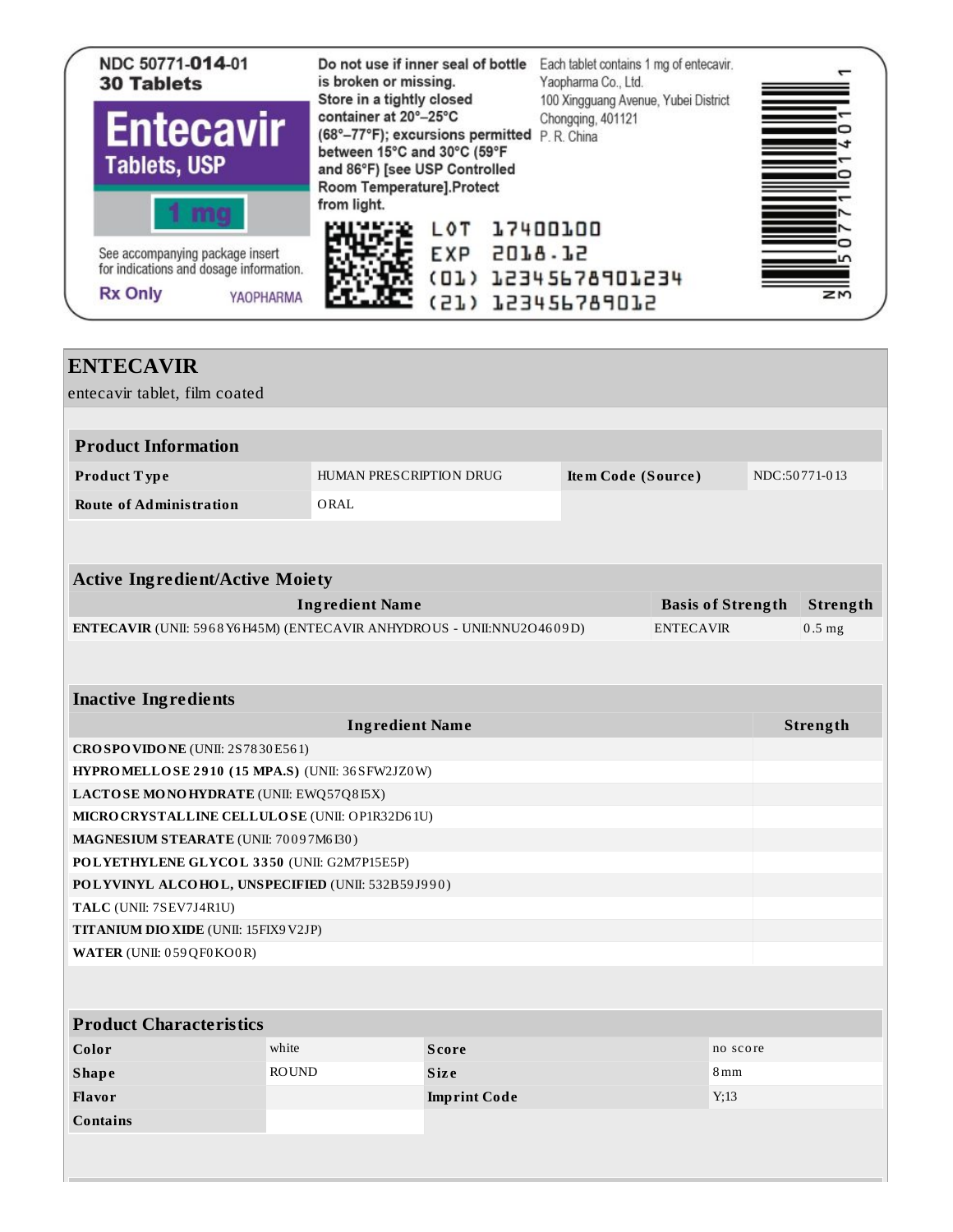| Packaging                                                                                 |                                       |                                                   |                     |                             |                  |                          |                           |
|-------------------------------------------------------------------------------------------|---------------------------------------|---------------------------------------------------|---------------------|-----------------------------|------------------|--------------------------|---------------------------|
| <b>Item Code</b><br>$\#$                                                                  |                                       | <b>Package Description</b>                        |                     | <b>Marketing Start Date</b> |                  |                          | <b>Marketing End Date</b> |
| 1 NDC:50771-013-01                                                                        |                                       | 30 in 1 BOTTLE; Type 0: Not a Combination Product |                     | 10/31/2020                  |                  |                          |                           |
| 2 NDC:50771-013-02                                                                        |                                       | 90 in 1 BOTTLE; Type 0: Not a Combination Product |                     | 10/31/2020                  |                  |                          |                           |
|                                                                                           |                                       |                                                   |                     |                             |                  |                          |                           |
|                                                                                           |                                       |                                                   |                     |                             |                  |                          |                           |
| <b>Marketing Information</b>                                                              |                                       |                                                   |                     |                             |                  |                          |                           |
| <b>Marketing Category</b>                                                                 |                                       | <b>Application Number or Monograph Citation</b>   |                     | <b>Marketing Start Date</b> |                  |                          | <b>Marketing End Date</b> |
| <b>ANDA</b>                                                                               | ANDA212201                            |                                                   |                     | 10/31/2020                  |                  |                          |                           |
|                                                                                           |                                       |                                                   |                     |                             |                  |                          |                           |
|                                                                                           |                                       |                                                   |                     |                             |                  |                          |                           |
| <b>ENTECAVIR</b>                                                                          |                                       |                                                   |                     |                             |                  |                          |                           |
| entecavir tablet, film coated                                                             |                                       |                                                   |                     |                             |                  |                          |                           |
|                                                                                           |                                       |                                                   |                     |                             |                  |                          |                           |
| <b>Product Information</b>                                                                |                                       |                                                   |                     |                             |                  |                          |                           |
|                                                                                           |                                       |                                                   |                     |                             |                  |                          |                           |
| Product Type                                                                              |                                       | HUMAN PRESCRIPTION DRUG                           |                     | Item Code (Source)          |                  |                          | NDC:50771-014             |
| <b>Route of Administration</b>                                                            |                                       | ORAL                                              |                     |                             |                  |                          |                           |
|                                                                                           |                                       |                                                   |                     |                             |                  |                          |                           |
|                                                                                           |                                       |                                                   |                     |                             |                  |                          |                           |
| <b>Active Ingredient/Active Moiety</b>                                                    |                                       |                                                   |                     |                             |                  |                          |                           |
|                                                                                           |                                       | <b>Ingredient Name</b>                            |                     |                             |                  | <b>Basis of Strength</b> | Strength                  |
| ENTECAVIR (UNII: 5968 Y6H45M) (ENTECAVIR ANHYDROUS - UNII:NNU2O4609D)                     |                                       |                                                   |                     |                             | <b>ENTECAVIR</b> |                          | 1 <sub>mg</sub>           |
|                                                                                           |                                       |                                                   |                     |                             |                  |                          |                           |
|                                                                                           |                                       |                                                   |                     |                             |                  |                          |                           |
| <b>Inactive Ingredients</b>                                                               |                                       |                                                   |                     |                             |                  |                          |                           |
| <b>Ingredient Name</b><br>Strength                                                        |                                       |                                                   |                     |                             |                  |                          |                           |
| CROSPOVIDONE (UNII: 2S7830E561)                                                           |                                       |                                                   |                     |                             |                  |                          |                           |
| HYPROMELLOSE 2910 (15 MPA.S) (UNII: 36 SFW2JZ0W)                                          |                                       |                                                   |                     |                             |                  |                          |                           |
| LACTOSE MONOHYDRATE (UNII: EWQ57Q8I5X)<br>MICRO CRYSTALLINE CELLULO SE (UNII: OP1R32D61U) |                                       |                                                   |                     |                             |                  |                          |                           |
| MAGNESIUM STEARATE (UNII: 70097M6I30)                                                     |                                       |                                                   |                     |                             |                  |                          |                           |
| POLYETHYLENE GLYCOL 3350 (UNII: G2M7P15E5P)                                               |                                       |                                                   |                     |                             |                  |                          |                           |
| POLYVINYL ALCOHOL, UNSPECIFIED (UNII: 532B59J990)                                         |                                       |                                                   |                     |                             |                  |                          |                           |
|                                                                                           | TALC (UNII: 7SEV7J4R1U)               |                                                   |                     |                             |                  |                          |                           |
|                                                                                           | TITANIUM DIO XIDE (UNII: 15FIX9 V2JP) |                                                   |                     |                             |                  |                          |                           |
| WATER (UNII: 059 QF0 KO0 R)                                                               |                                       |                                                   |                     |                             |                  |                          |                           |
|                                                                                           |                                       |                                                   |                     |                             |                  |                          |                           |
|                                                                                           |                                       |                                                   |                     |                             |                  |                          |                           |
| <b>Product Characteristics</b>                                                            |                                       |                                                   |                     |                             |                  |                          |                           |
| Color                                                                                     | white                                 |                                                   | <b>Score</b>        |                             |                  | no score                 |                           |
| <b>Shape</b>                                                                              | <b>ROUND</b>                          |                                                   | <b>Size</b>         |                             |                  | $10 \,\mathrm{mm}$       |                           |
| Flavor                                                                                    |                                       |                                                   | <b>Imprint Code</b> |                             |                  | Y;14                     |                           |
| <b>Contains</b>                                                                           |                                       |                                                   |                     |                             |                  |                          |                           |
|                                                                                           |                                       |                                                   |                     |                             |                  |                          |                           |
|                                                                                           |                                       |                                                   |                     |                             |                  |                          |                           |
| Packaging                                                                                 |                                       |                                                   |                     |                             |                  |                          |                           |